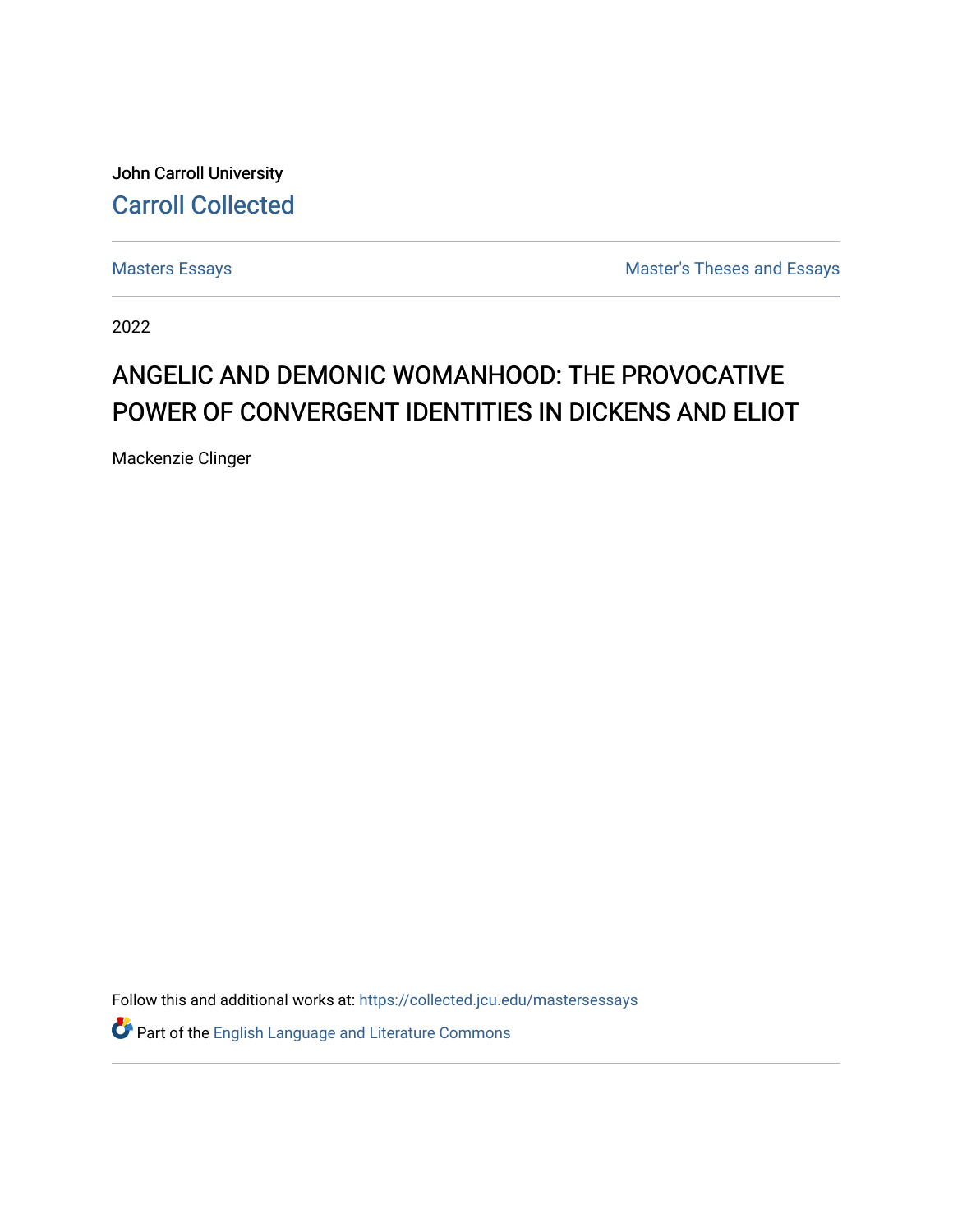# ANGELIC AND DEMONIC WOMANHOOD: THE PROVOCATIVE POWER OF CONVERGENT IDENTITIES IN DICKENS AND ELIOT

An Essay Submitted to the Graduate School of John Carroll University in Partial Fulfillment of the Requirements for the Degree of Master of Arts

> By Mackenzie D. Clinger 2022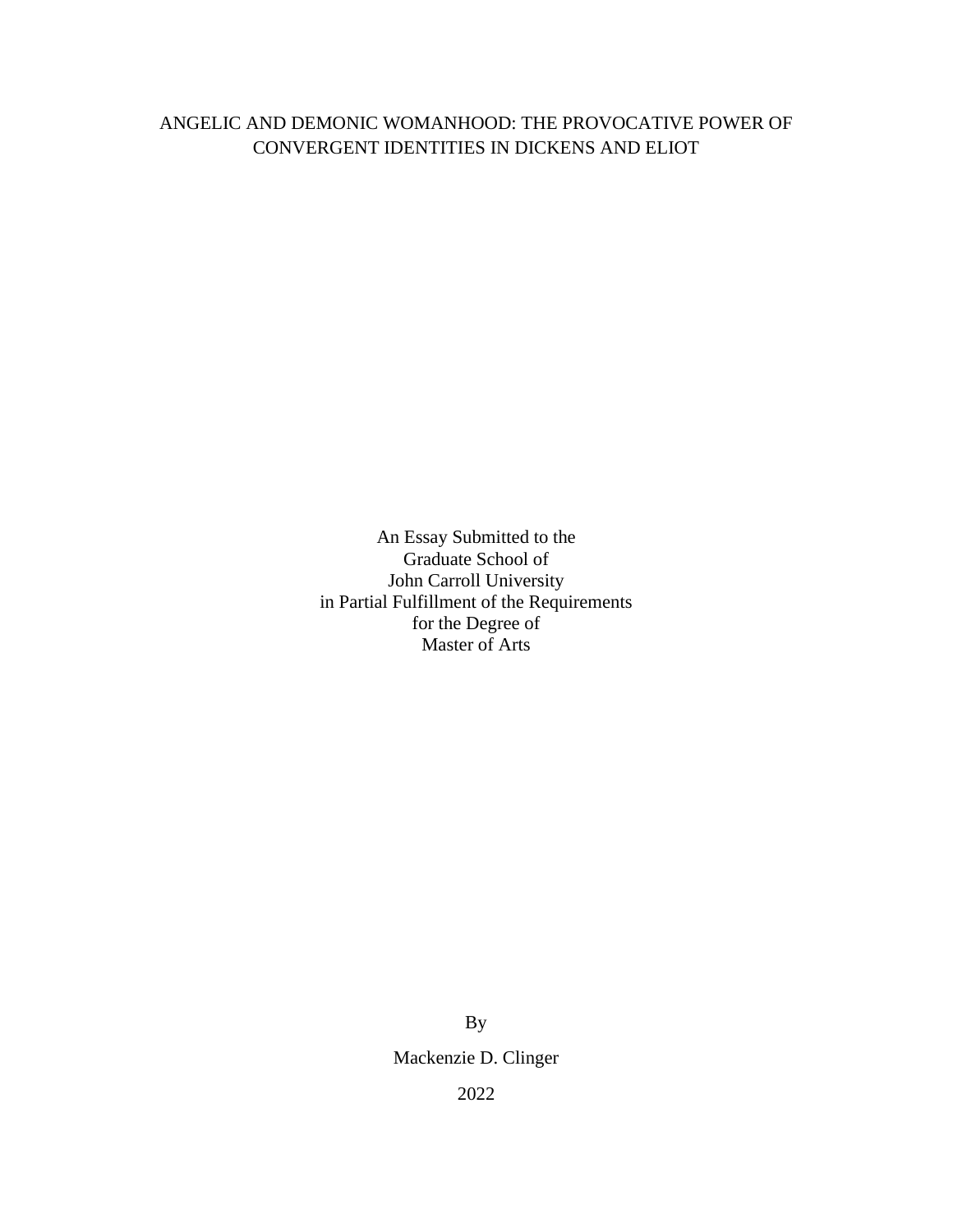#### **Introduction**

In the ongoing exploration of gender and women's issues within Victorian novels, one would be remiss not to point out the well-known dichotomy of female characters at the time: the angel in the house and the fallen woman. Charles Dickens, most notably, set the stage for the era of dividing his women characters into these two types: on the one hand, the loving mother, dutiful wife, and spiritual light of the domestic sphere, and, on the other hand, the prostitute, the unwed mother, or the wronged and jilted lover. Plenty has been written about how the major novelists of the era portrayed female resistance and resilience within their works, whether these novels were amalgamations of societal gender expectations at the time or forward-thinking depictions that pushed readers to reconsider their gendered worldviews.

Whatever the final opinion of such depictions of these female characters, one must consider that despite the Victorian insistence on realist novels, there was also a countervailing emphasis on romance that colored realistic character depictions. Often, realism found its home in an idealized middle-class society that valued male chivalry and female adherence to the path of courtship and marriage. Though the idea that the majority of female characters fit the mold of just two stereotypical roles for women seems counterproductive to realism, as if female characters were overlooked in attention to authentic detail, such depictions tell much about the reality of nineteenth-century middle class society. Middle-class women, the primary audience for most Victorian novels, were expected to marry and thrive in a domestic setting in order to secure their place in society. Therefore, the reality of a society in which romantic notions of femininity are emphasized begs the question: how will the heroine secure this state of domestic bliss, and if she does not, what will become of her? Indeed, at first glance, this dichotomy seems quite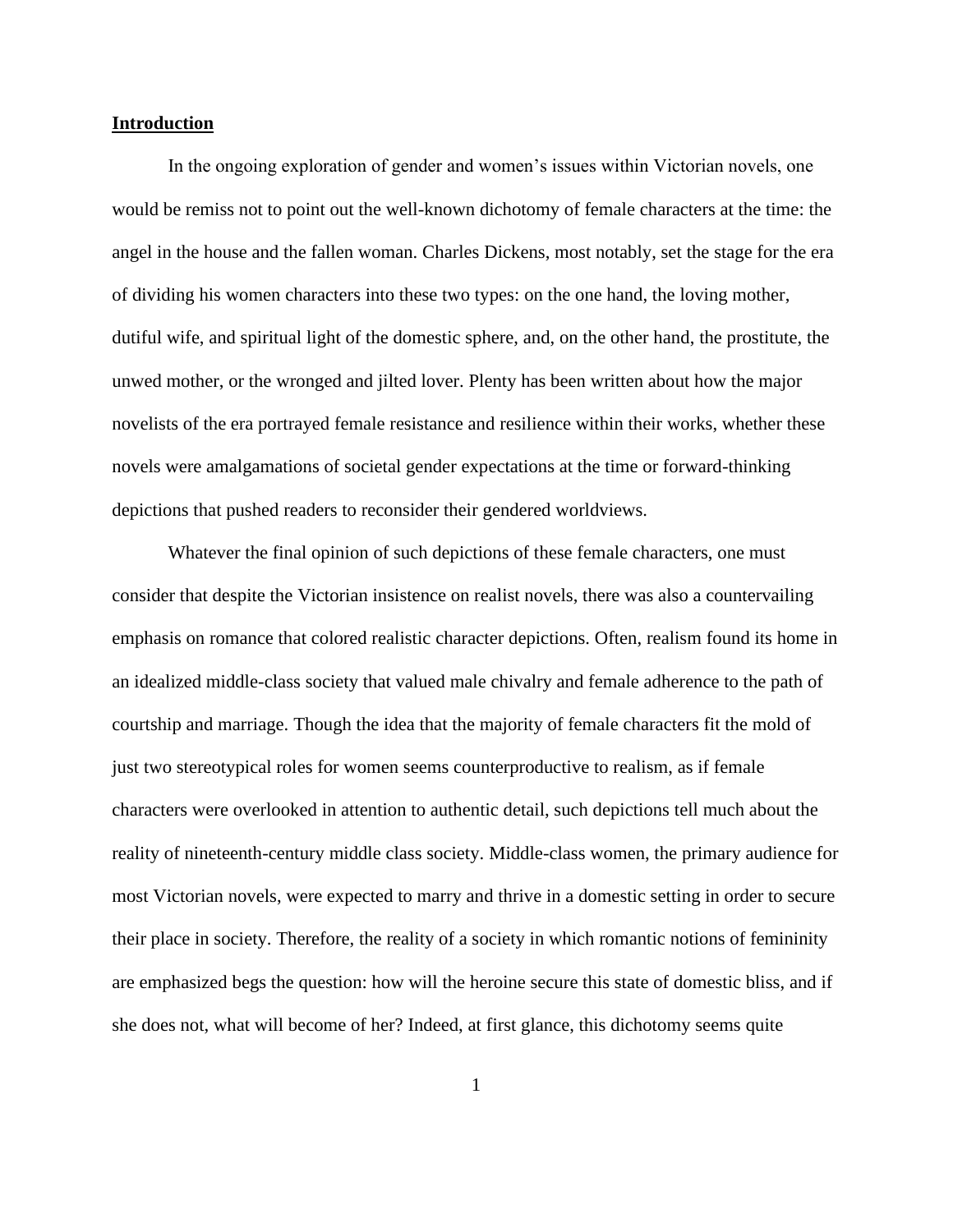limiting. From the start of the nineteenth-century novel, both women's paths appear defined; the angel in the house will fulfill her domestic duties, honor traditional womanly conventions, and be rewarded with financial security and love through marriage, while the fallen woman will lose her purity and begin a downward spiral of guilt and depravity ending in death. Of course, the two respective "deserved" results hardly encapsulate historical realities of the time, and the stark caricatures of domestic angels and condemned harlots appear very artificial constructions of womanhood.

Nevertheless, the dichotomy should not be disregarded as false or mere propaganda promoting a traditionalistic confinement of women to the domestic sphere. To do so would be to ignore the way in which these women characters demonstrate unexpected strength and resilience within their respective roles. Although the labels of "angel" and "fallen woman" no doubt resulted in various limitations for historical Victorian women and their literary counterparts, they also defined possible pathways to empowerment available to them in the nineteenth century. In this essay, I will explore how both the fictional Victorian angels in the house and fallen women worked within the confines of their seemingly rigid social roles to negotiate and transgress boundaries of social power. Furthermore, I will examine the convergence of angel and prostitute identities in Dickens' *Dombey and Son* and George Eliot's *The Mill on the Floss* to argue that while Victorian novels themselves often subscribed to traditional tropes around these two character types, their authors communicate much more than meets the eye; through their works, they use both angelic/fallen females to push the boundaries of social norms, provoking their readers' anxieties on social issues related to fallenness in the Victorian era—most specifically, class relations and "the woman question." The result, I will argue, is that the angel in the house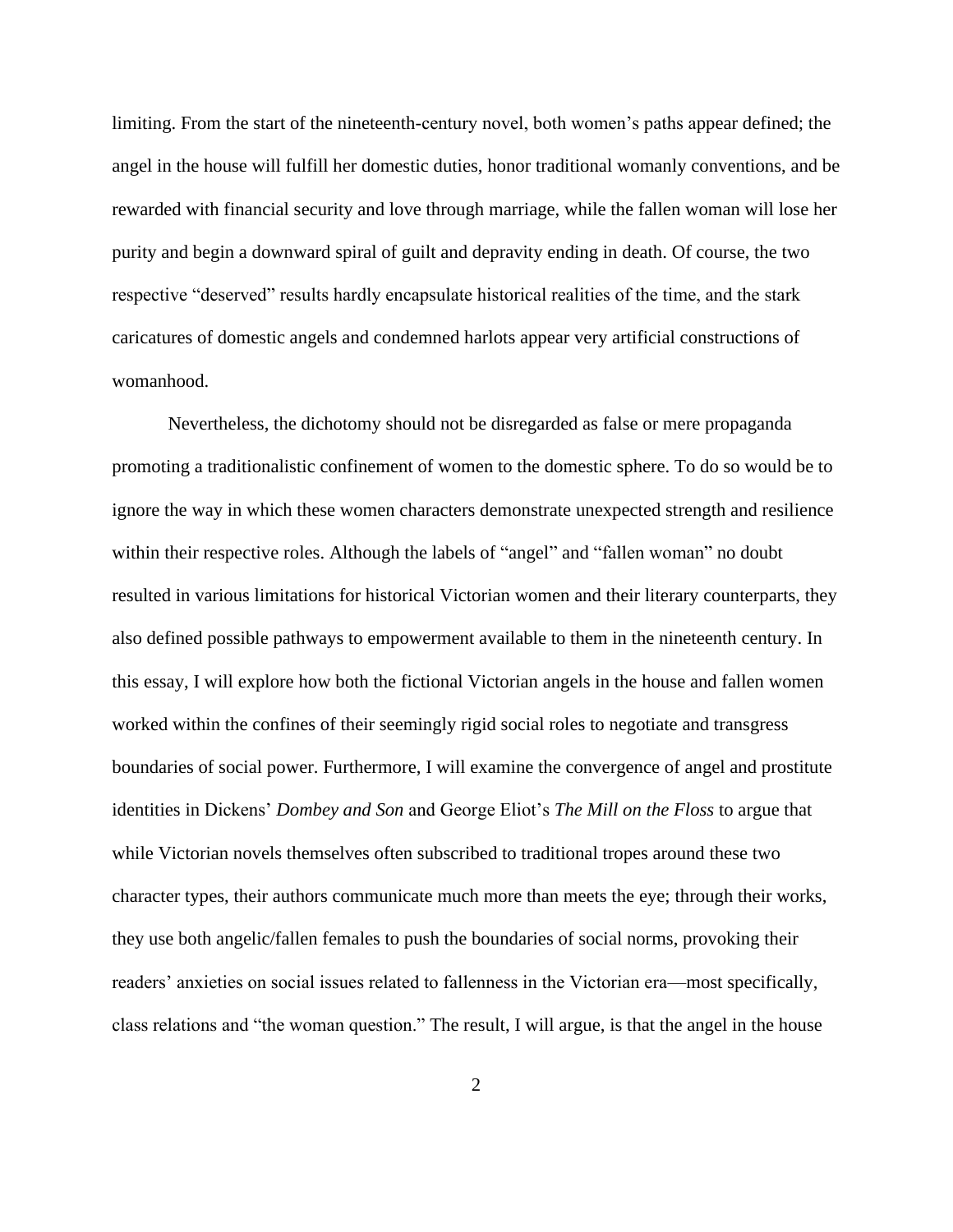and the fallen woman are not polar opposites but actually reflections of each other, two modes of women demonstrating resilience by utilizing their defined roles to gain social and spiritual agency. The fallen woman escapes traditional relegation to the domestic sphere and displays otherworldly power that threatens to unsettle the patriarchal expectations novel readers at the time were familiar with. Although a formidable threat, her fallen status brings her closer in alignment with moral wisdom, allowing her a retrospective moment in which she recapitulates an earlier expression of feminine vitality before her eventual downfall—usually death. The angel in the house wages a quieter war on patriarchal values by challenging the authority of the domineering men in their lives, subtly subverting Victorian domestic expectations for women ultimately to push against the boundaries of separate sphere ideology. In short, I will argue for a redefinition of Victorian female agency based not on the woman's ability to control her circumstances but (despite the lack of social power she wields) her ability to provoke anxiety in the reader on issues of class and gender through her spiritual capacities.

To illustrate my point, I will begin by engaging three critical works that seek to address female power surrounding the two types of female characters mentioned above to discuss some of the key work already produced on this topic. Drawing on these criticisms, I will then move into two analyses: first, a discussion of the anxieties provoked by heroine Florence Dombey's close alignment with and reflection of fallen "harlots" Edith Granger and Alice Marwood in Dickens' *Dombey and Son*; and, second, an analysis of the evident intersections between angelic and demonic qualities in George Eliot's Maggie Tulliver in *The Mill on the Floss*. I will conclude by drawing parallels between these two analyses to solidify the angel and the harlot as

3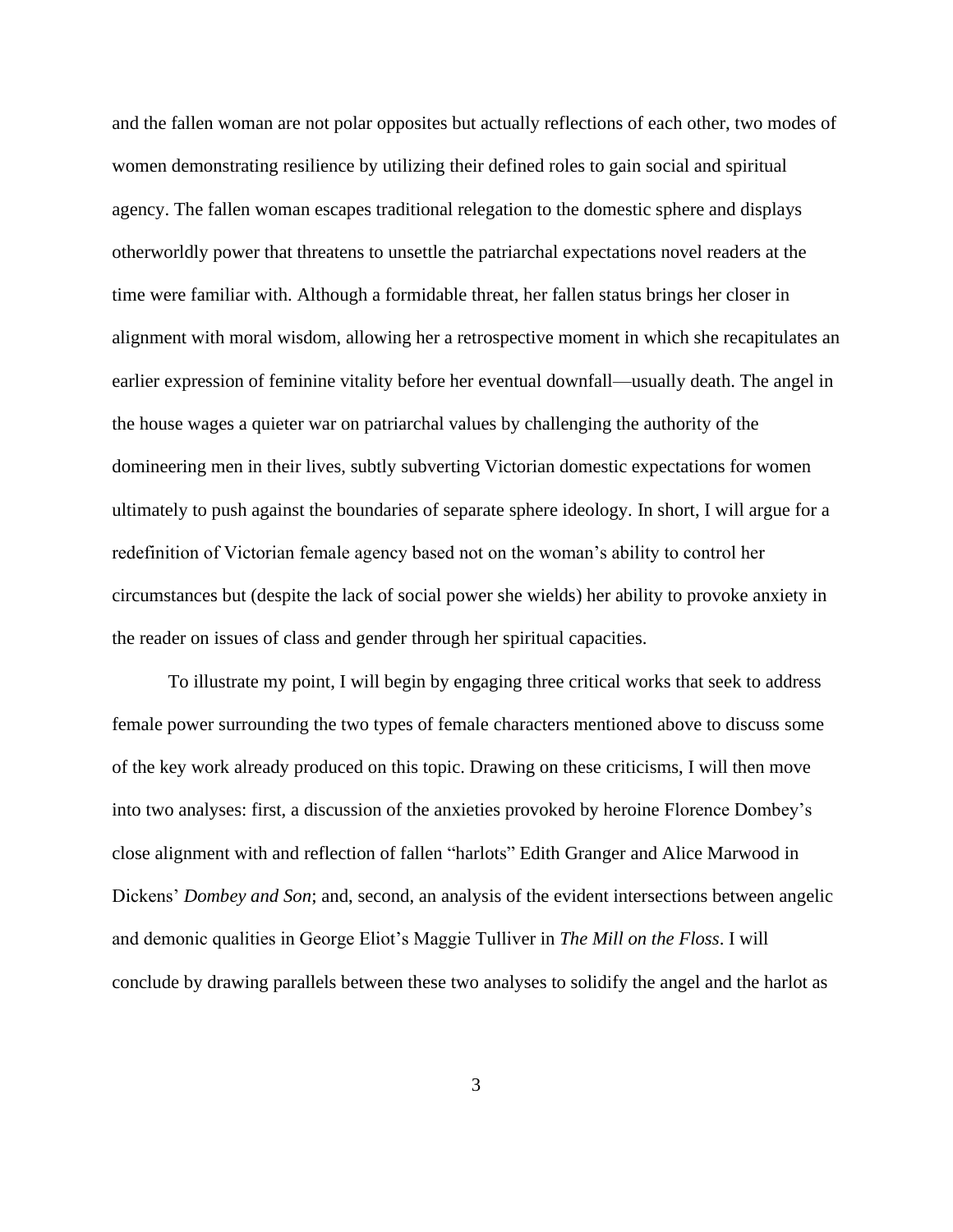sites of anxiety for the middle-class Victorian reader and to redefine female agency as the ability to challenge class and patriarchal norms.

# **Defining Agency in the Angel and Fallen Woman: A Review of the Literature**

As mentioned before, much has been written about conceptions of angelic and demonic womanhood and corresponding levels of agencies to these identities. Amanda Anderson explores the plight of the fallen woman in *Tainted Souls and Painted Faces: The Rhetoric of Fallenness in Victorian Culture* (1993). Anderson analyzes the conceptions around the "Great Social Evil" of the Victorian era, ultimately arguing that the Victorian rhetoric surrounding the fallen woman dictates that she lacks agency and even identity (1-2) altogether due to the contaminating threat to respectable society she embodies (58). In an era in which middle-class women were expected to uphold the institution of the family—acting as "a crucial psychological anchor, providing a ground for personal identity [of males predominantly] and warding off the destabilizing effects of transgressive desire"—female corruption of any kind threatened a violent upheaval of societal morals upon which Victorian society depended (13). Therefore, the fallen woman is often linked with other threats of degeneration facing middle-class Victorian society, namely class tensions due to middle-class fear of violence and depravity among the "vicious poor," the social class to which the prostitute typically belonged.

Anderson argues that Dickens wholly deprives his fallen women of agency, defending her initial assertion that "the fallen woman is less a predictable character than a figure who displaces multiple anxieties about the predictability of character itself" (2). Specifically, Anderson maintains that fallen women, especially in Dickens, bear the narrative burden of the novel, which "ward[s] off perceived predicaments of agency by displacing them onto a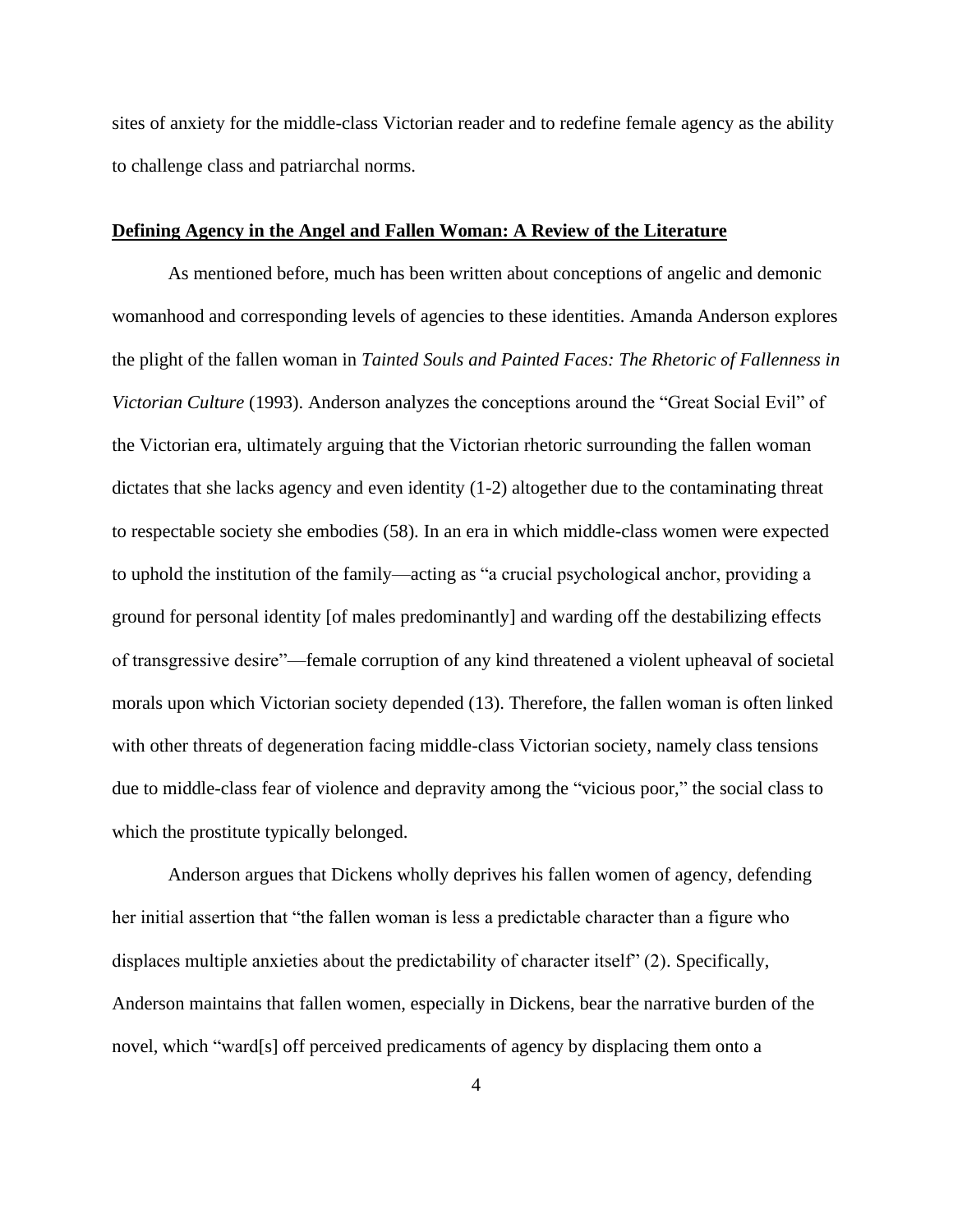sexualized feminine figure" (107). Anderson explains that because the fallen woman character is utterly determined, "trapped" in her situation, the reader perceives the narrator and other more privileged characters as freer (9), assuaging narrative fears of lack of self-control or autonomy in these privileged characters (47). Therefore, the virtuous angel in the house is seen as the true site for female realism in Dickens' novels, while the prostitute is keenly aware of her "falseness" (77) in the tortured self-knowledge of her depraved state in which she "reads herself as already written," and thus utterly doomed to a downward path (92). She may be "aware but [she is still] utterly determined" (91). In short, Anderson argues that because of this falsifying selfobjectification, the fallen woman has "no self to reform" and thus her story must end in death (77).

In *Nobody's Angels: Middle-Class Women and Domestic Ideology in Victorian Culture* (1995), Elizabeth Langland deconstructs the angel in the house from a historical standpoint, maintaining that this figure was much more complex than popular novels at the time cared to admit. Langland explains that contrary to Victorian social myth in which the angel naturally imbued the home with spiritual goodness, purifying her husband and children on a moral level for their worldly endeavors, the angel actually occupied the much more practical role of a "middle-class manager" of her household (47). Langland maintains that middle-class society was set up in such a way that while men controlled the financial capital, earning income, women worked to turn that financial capital into social capital through household managerial skills. Rather than a spiritual oasis away from the troubling and depraved outside world, the home was in fact, according to Langland, a site of class tensions. As the middle-class accumulated wealth and status, more households began to employ hired help than ever before, thereby opening up the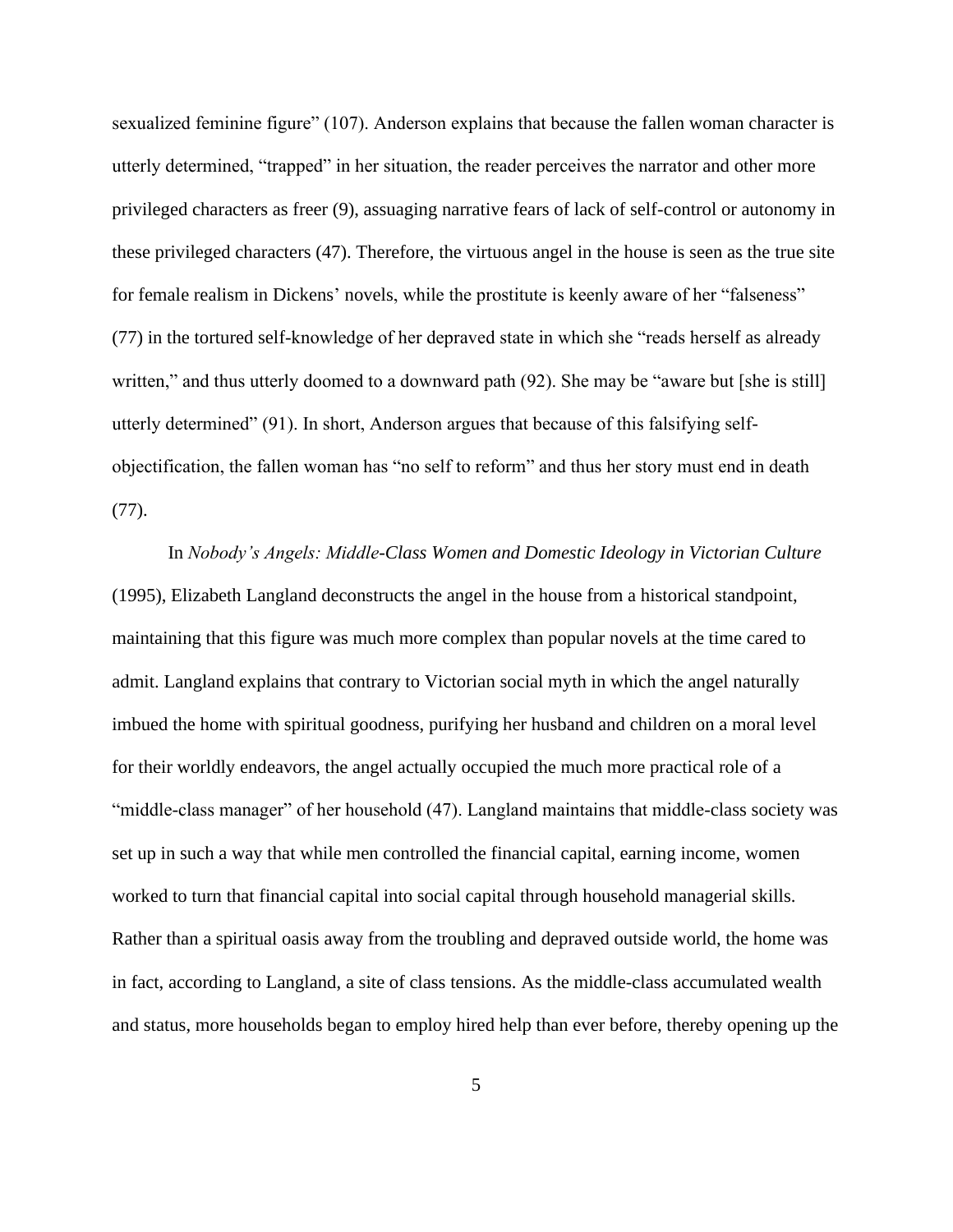possibility of class conflict, not in the streets where one might expect, but in the very heart of what was supposed to be the most sacred and life-giving place for the middle class: the home. Just as the middle-class woman finds herself afflicted by patriarchy and limited to management of social capital, she also occupies a position of power over the lower classes by instructing them in the lessons of patriarchy, helping to maintain the social order of the middle class, in which she actively participates and by which she benefits. In other words, the angel in the house was responsible for much more than the spiritual wellbeing of her family, playing an essential role in maintaining the strict class oppression by and social functioning of the middle-class.

In *Woman and the Demon: The Life of a Victorian Myth* (1982), Nina Auerbach focuses on the convergence of myths surrounding the fallen woman and the angel in the house, specifically bringing attention to the porous barrier between the two modes of woman. Auerbach points out the astounding differences between historical reality and literary characterizations of the angel and the fallen woman but chooses to focus her attention on how these literary tropes informed reality rather than deconstructing literature from a historical standpoint as Langland does. Auerbach reshapes the conversation around the death of the prostitute across Victorian literature from one of social punishment into a means of solidification of spiritual power. Auerbach explains that "women exist only as spiritual extremes [in the literature of the time]: there is no human norm of womanhood, for she has no home on earth, but only among divine and demonic essences" (64). Therefore, Auerbach claims that the inability or unwillingness of (mostly male) Victorian writers to depict the humanity of women actually empowers both fallen and angelic characters to trespass the boundaries of categorization. She remarks that "female demons bear an eerie resemblance to their angelic counterparts" because both characters are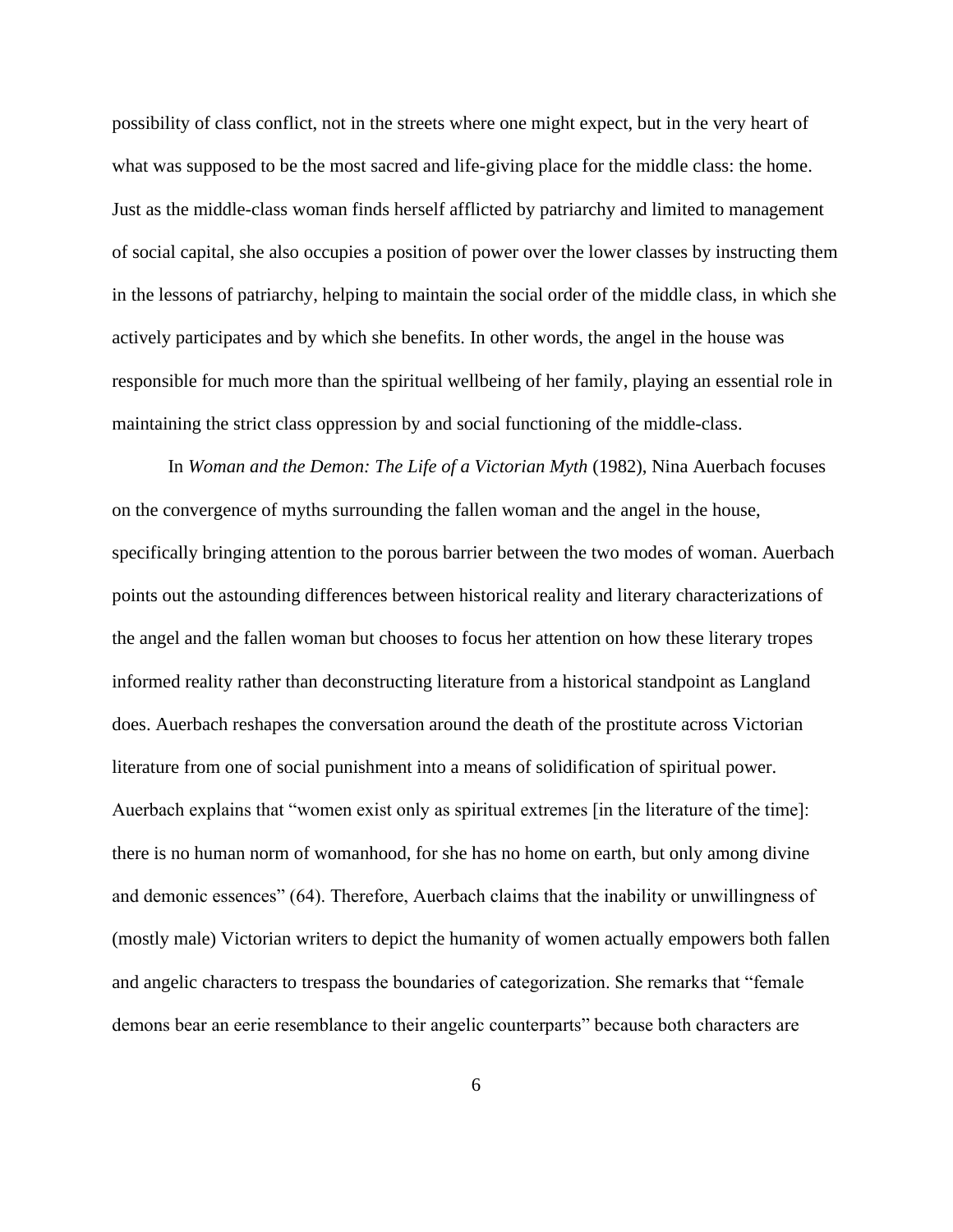imbued with the ability to transform their worlds through their marked and powerful spiritual capabilities. The angel brings about social harmony and domestic bliss through her Christ-like love (74) while the demon woman threatens by her ability to "destroy and reconstruct her world" (162). In fact, Auerbach argues that these two women are one and the same when she states that "the woman I claim is at the center of Victorian woman worship seems a monster of ego. As angel, she is militant rather than nurturing, displacing the God she pretends to serve. As angelic demon, she becomes the source of all shaping and creative power, dropping the mark of humility as she forecasts apocalyptic new orders" (185). In other words, the demonic woman is quite literally a fallen angel, and the line between these two assumed extremes is a thin barrier easily breached due to her extraordinary spiritual capabilities.

Although all arguments prove extremely useful readings to draw on, I find some more persuasive than others going forward with my analysis of Dickens and Eliot. In particular, while I appreciate Anderson's thorough exploration into textual analyses of self-reflexivity in the fallen woman, I have reservations about her definition of female agency as the ability to control one's fate and about her argument that the fallen woman erases her own selfhood and dooms herself when she begins to reflect on the moral consequences of her fallenness. The issue seems not to be that the fallen woman is truly denied all agency within Dickens but the fact that authors such as Dickens were expected to conform to tropes that fit in with middle-class Victorian standards. In the Victorian didactic novel, most characters' paths were written out in accordance with poetic justice. Virtuous, hardworking people typically are rewarded with a "happy ending" while the villains are punished, and both heroes and villains are often coded as such early on in the text. It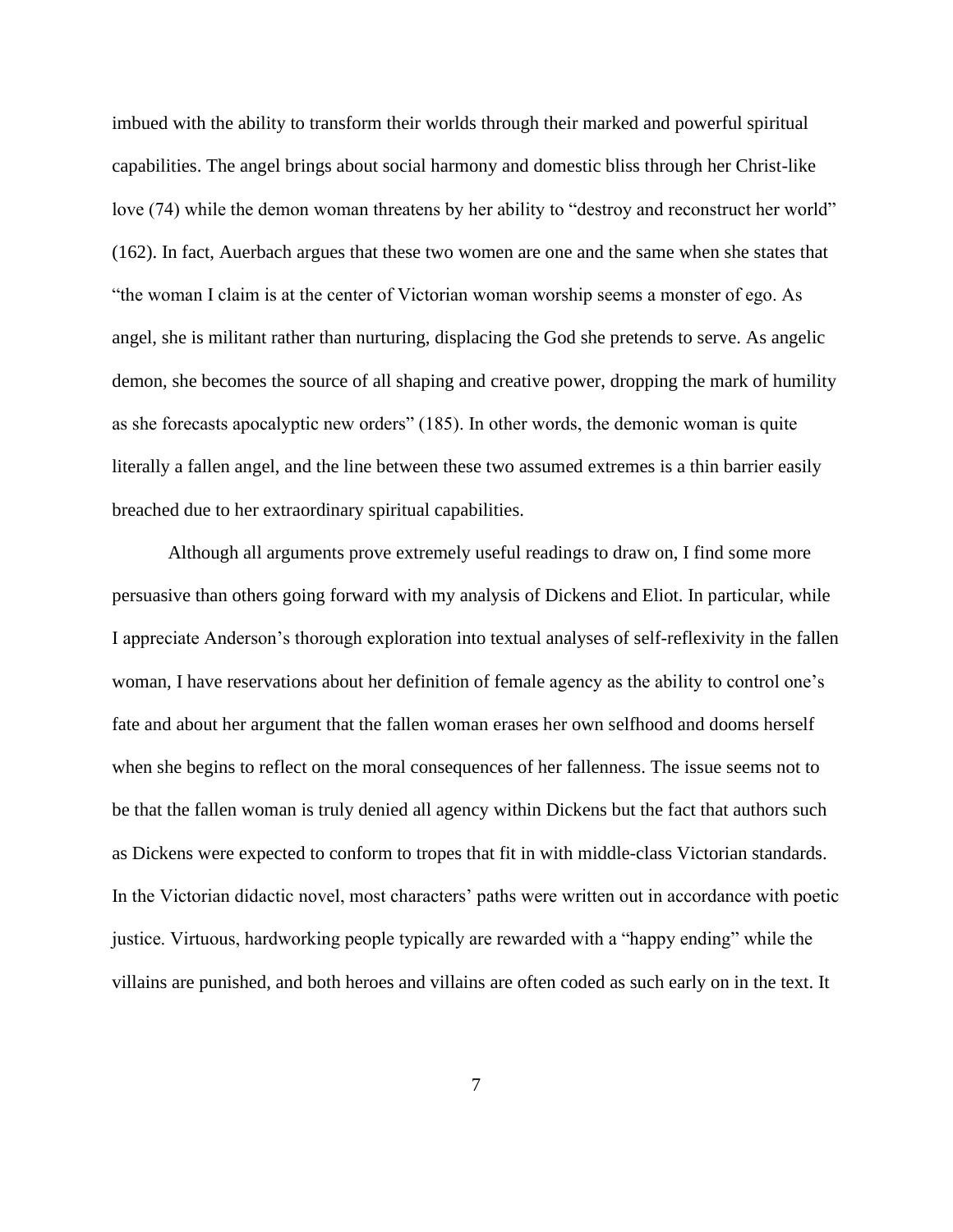is, therefore, debatable whether controlling one's fate is fully possible or a reliable definition of agency.

While Langland certainly captures the historical realities and avenues toward power of the middle-class angel/household manager, she seems to view Victorian female power primarily in financial and social terms instead of spiritual terms. She breaks down the myth of the "idle woman" in the home and instead stresses the permeable boundary of separate-sphere ideology, dispelling images of and perhaps even reducing the importance of the literary angel in the house. While a fascinating historical analysis and helpful reminder that historic reality and literature are never one and the same, I feel that this argument perhaps overlooks the mythic power of womanhood in "negating" the novelistic image of the angel in the house and the impact this spiritual, goddess-like icon had upon Victorian culture.

For me, Auerbach best addresses the rich culture surrounding mythic Victorian womanhood and the convergence of angelic and demonic identities I discovered in my readings of *Dombey and Son* and *The Mill on the Floss*. Additionally, Auerbach deals with questions of female agency through a radically different approach than Anderson; instead of stressing a lack of agency due to social situation, Auerbach seems to argue that the very act of attempting to deprive the Victorian woman of agency is the catalyst for her fierce mythic power to rise. While I believe Auerbach occasionally allots more agency to such characters than may be their due, I still find her conceptions of mythic power and agency in the Victorian female character the most sound and useful for my purposes.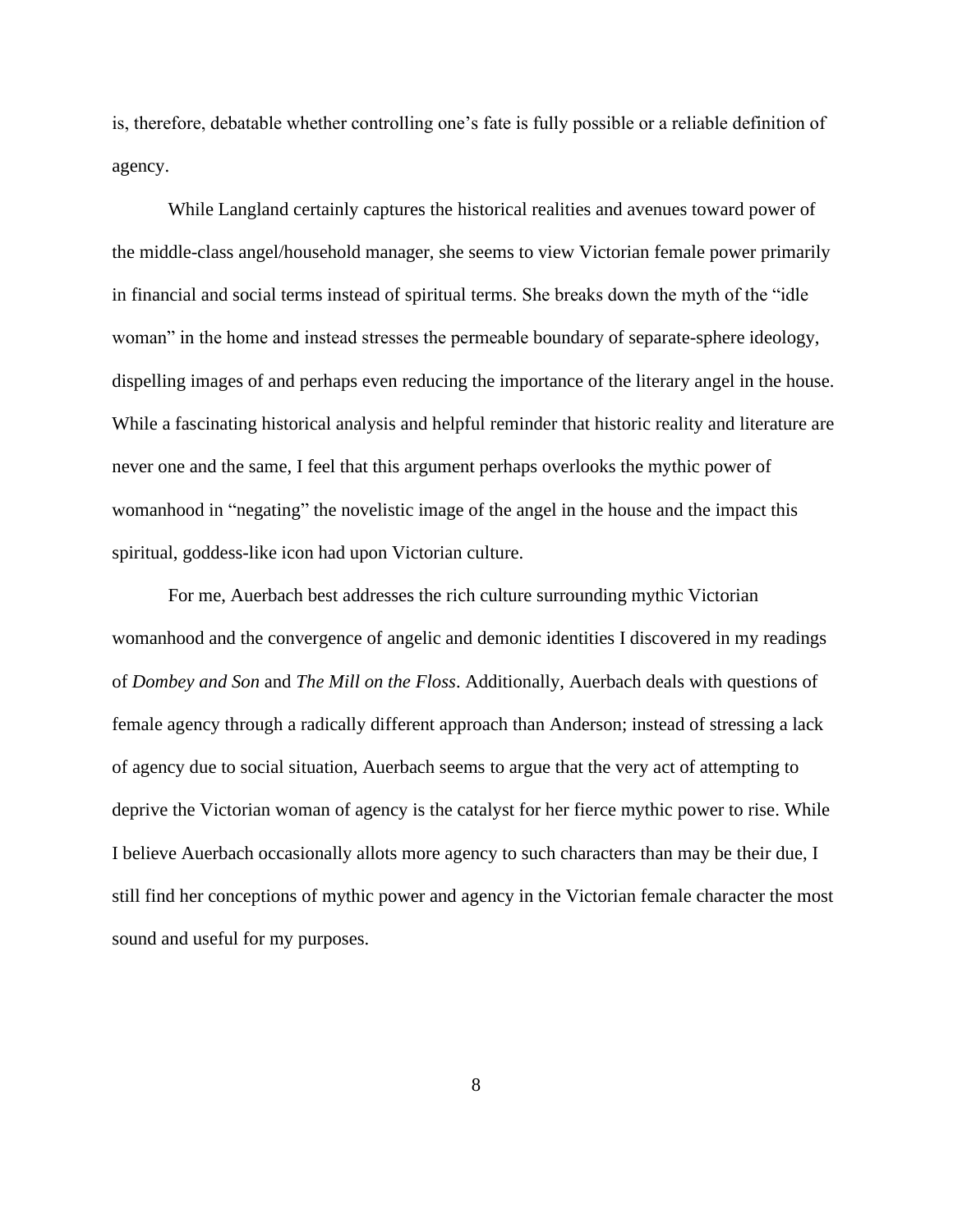#### **Reflections of Angelic & Demonic Womanhood in Dickens'** *Dombey and Son*

This convergence of angelic and demonic identities can be seen most prominently in Dickens' *Dombey and Son* through the harlot foils, Alice and Edith, to his angel in the house, Florence. In fact, I would not state that Alice and Edith are foils to Florence so much as they are dark reflections of her, uncomfortable reminders of the social anxieties women provoked in terms of "the woman question" and class tensions in Victorian society. These three female characters operate in close conjunction with one another in the narrative as the primary drivers of action throughout the novel and a representation of female threat to patriarchy at every socioeconomic level. As Auerbach writes of Dickens' *Hard Times*: "Victorian female demons generally provide the active momentum for the works in which they figure: and (…) they keep dangerous if hidden company with their angelic counterparts" (101).

However, this power in the ability for female characters, especially fallen women, to provoke anxiety in the reader can be misinterpreted as embodying remarkable vitality primarily for the purpose of bearing the narrative burden, only to be silenced by the end of the novel when she has benefitted the privileged characters. Anderson identifies former sex worker Alice as one such character whom Dickens at first imbues with vitality but then negates, arranging a "forced fading of her," in which she gradually loses her strength until she is a "pale phantom" on her deathbed (82). While I understand Anderson's frustration with the forced fading of an extremely powerful female character, I disagree that this robs Alice of all agency on the grounds of the didactic conventions to which Dickens was expected to adhere. Dickens by no means obliterated the conventions of his time; rather, he very subtly subverted them in his depictions of fallen women. Most mainstream Victorian audiences would have balked at an ending in which Alice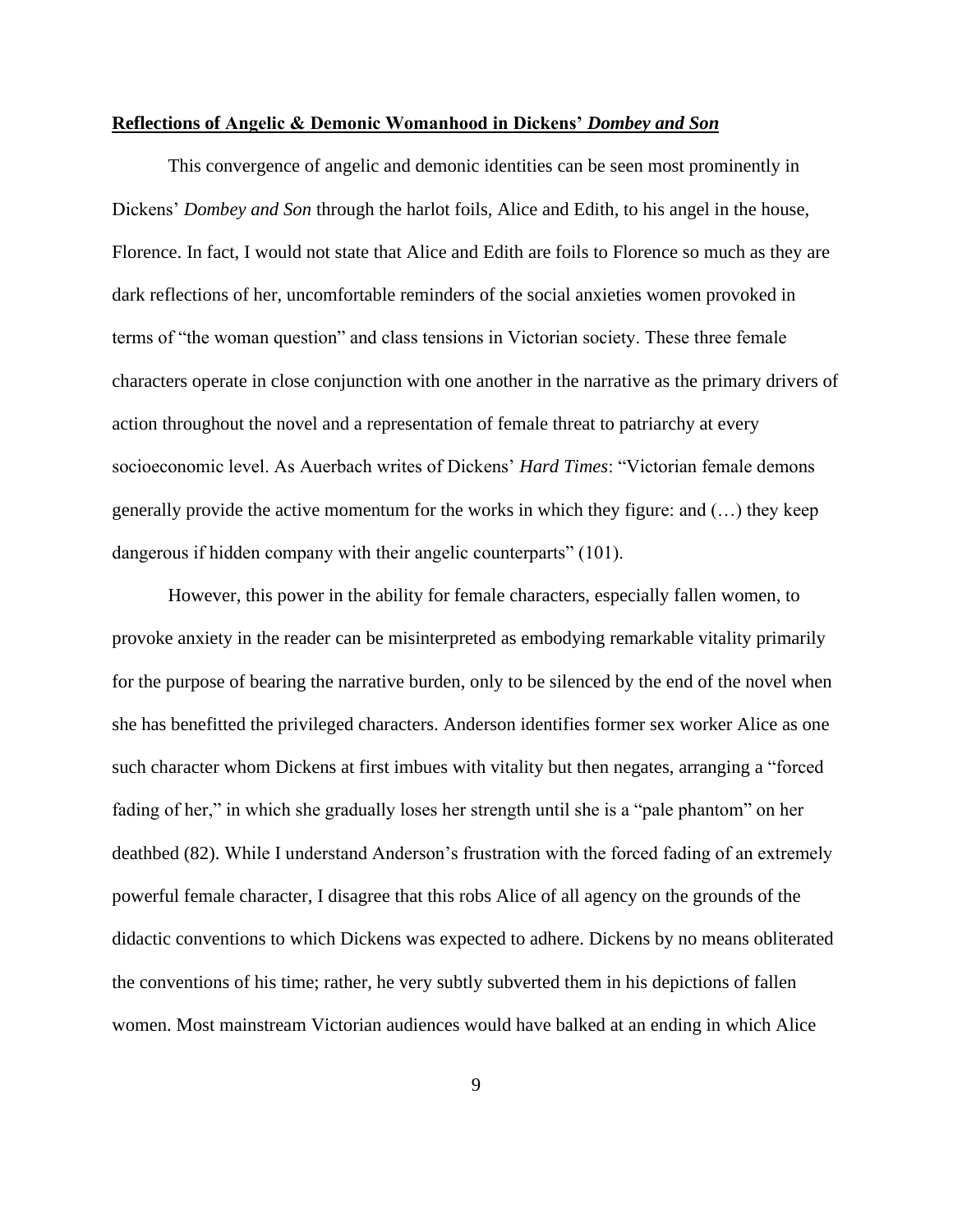achieves her full power and avenges the wrongs done to her. While aggressive heroines are celebrated in much of the literature of the twentieth and twenty-first centuries, the most common way to challenge social norms in the nineteenth century was to work quietly within them to provoke questions. At first glance, this technique may read as mere adherence to the social standard, that fallen women must be subdued and killed off. However, before Dickens "fades" Alice, he imbues her with a subtle degree of agency, not in the ability to control her ultimate fate, but in her ability to produce a lasting effect on the reader. Alice proves at once both a formidable threat in her power of retaliation against her seducer, Carker, and a victim the reader is meant to feel pity for. In her meeting with Harriet well before her death, Dickens writes, "there was a reckless and regardless beauty in [Alice's face]: a dauntless and depraved indifference… a carelessness of what was cast upon her bare head from Heaven or earth: that, coupled with her misery and loneliness, touched the heart of her fellow woman" (523). Furthermore, Harriet observes the fine womanly qualities Alice once possessed that have been "perverted and debased within her": the "modest graces of the mind, hardened and steeled  $(\ldots)$  the many gifts of the Creator flung to the winds like the wild hair; of all the beautiful ruin upon which the storm was beating and the night was coming" (523). Alice's dual status of villain and victim provokes an uneasiness in the middle-class reader that lives on in their mind long after the final pages of the story. One sees the striking beauty of a potential angel in the house warped into a threatening, foreboding dark figure, stalking across the stormy landscape as Alice returns for her revenge.

However, the reader is continuously reminded that her threatening nature is due to the circumstances she was forced to endure because of middle-class society's strict insistence on female purity while at the same time providing little to no help for the poor. And Alice speaks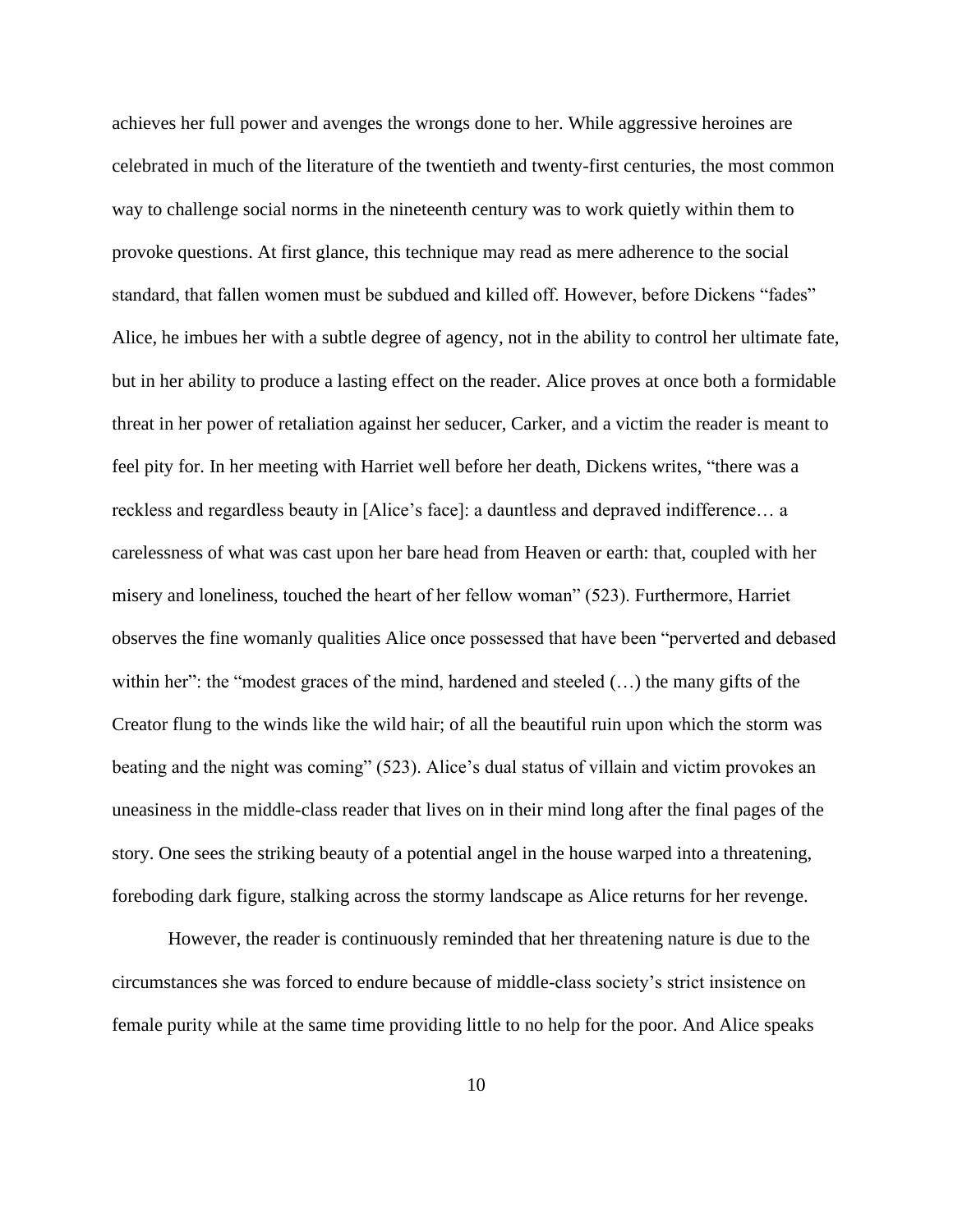freely of her duality, owning her narrative in ways in which Dickens' angels in the house or the villains are not typically afforded:

'There was a child called Alice Marwood,' said the daughter, with a laugh, and looking down at herself in terrible derision of herself, 'born among poverty and neglect, and nursed in it. Nobody taught her, nobody stepped forward to help her, nobody cared for her'  $(...)$  'There was a criminal called Alice Marwood—a girl still, but deserted and an outcast. And she was tried, and she was sentenced. And lord, how the gentlemen in the Court talked about it!' (530)

From this statement, one can see that it is undoubtedly true that Alice has been shaped by her circumstances; however, this self-critical language, in which Alice both villainizes and victimizes herself allows her to take over the narrative and quite literally tell her own story. Anderson herself seems to suggest that Alice's "vengeful" nature as a member of the vicious poor allows her a "lucid critical perspective akin to the narrator's own stance"; not only does she break the mold of caricature, but her keen albeit jaded judgments on par with that of the narrator's threaten to topple the carefully constructed social order of the novel (82). While Anderson's statement that an "escape from caricature is no escape at all" may hold true when agency is defined as the ability to change or control one's fate, this ability is by no means required with the revised definition of impacting and provoking anxieties in the reader to spark social change (93). In this way, an escape from caricature is an escape into power. Selfreflexivity is not so much a dooming perspective—yes, it tends to appear as part of the fallen woman's downward spiral—but, above all, it is a tool that allows the fallen woman to gain an authorizing voice in a society that would otherwise relegate her to silence.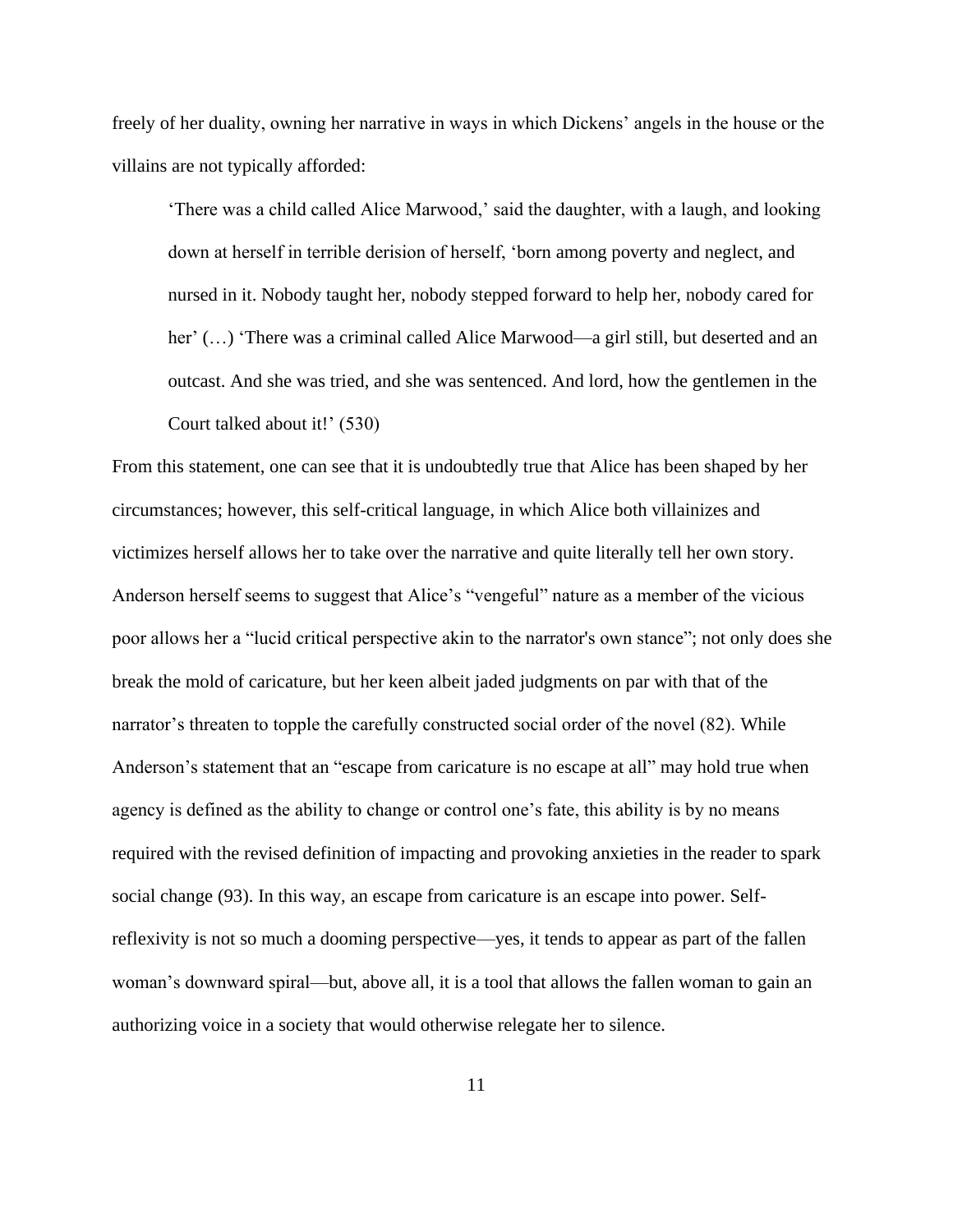Alice's death is not by any means a complete defeat or eclipsing of the notable agency she displays throughout the narrative. Although it is true that Dickens reduces Alice physically to a faint, pale, and weakened state on her deathbed, he does not reduce her in moral stature. The narrator clearly states that just before her death, Alice asks Harriet to read her "the eternal book for all the weary...the wretched, fallen, and neglected of this earth," specifically noting that "the criminal, the woman stained with shame, the shunned of all our dainty clay, has each a portion, that no human pride, indifference, or sophistry through all ages that this world shall last, can take away, or by the thousandth atom of a grain reduce" (892).<sup>1</sup> Here, Dickens clearly specifies through a Christian perspective that no person or force of any kind can rob Alice of her portion of spiritual dignity. Dickens carefully places this language directly before Alice's death as a means to let Alice control her own narrative once more. Although she is about to die, this is no defeat or easy resolution of the audience's anxiety provoked by a formidable female character.

Along with the clear language that she cannot be reduced in dignity, even "by the thousandth atom of a grain," her death provides a flashback to her earlier frightening stalk through the rain: "Nothing lay there, any longer, but the (…) black hair that had fluttered in the wintry wind" (892). Although Dickens asserts that "nothing lay there," which some may argue reduces Alice down to nothingness, this use of the term "nothing (…) but" serves instead to recall the earlier image of Alice's black hair fluttering in the wind, isolating the reader's focus on

<sup>&</sup>lt;sup>1</sup> This is most likely a reference to 1 Corinthians 6:9-11: "Know ye not that the unrighteous shall not inherit the kingdom of God? Be not deceived: neither fornicators, nor idolaters, nor adulterers, nor effeminate, nor abusers of themselves with mankind, Nor thieves, nor covetous, nor drunkards, nor revilers, nor extortioners, shall inherit the kingdom of God. And such were some of you: but ye are washed, but ye are sanctified, but ye are justified in the name of the Lord Jesus, and by the Spirit of our God." Although Alice has occupied these roles, she still has dignity as a human being in that she can repent, and she has been washed clean by her repentance and faith in God.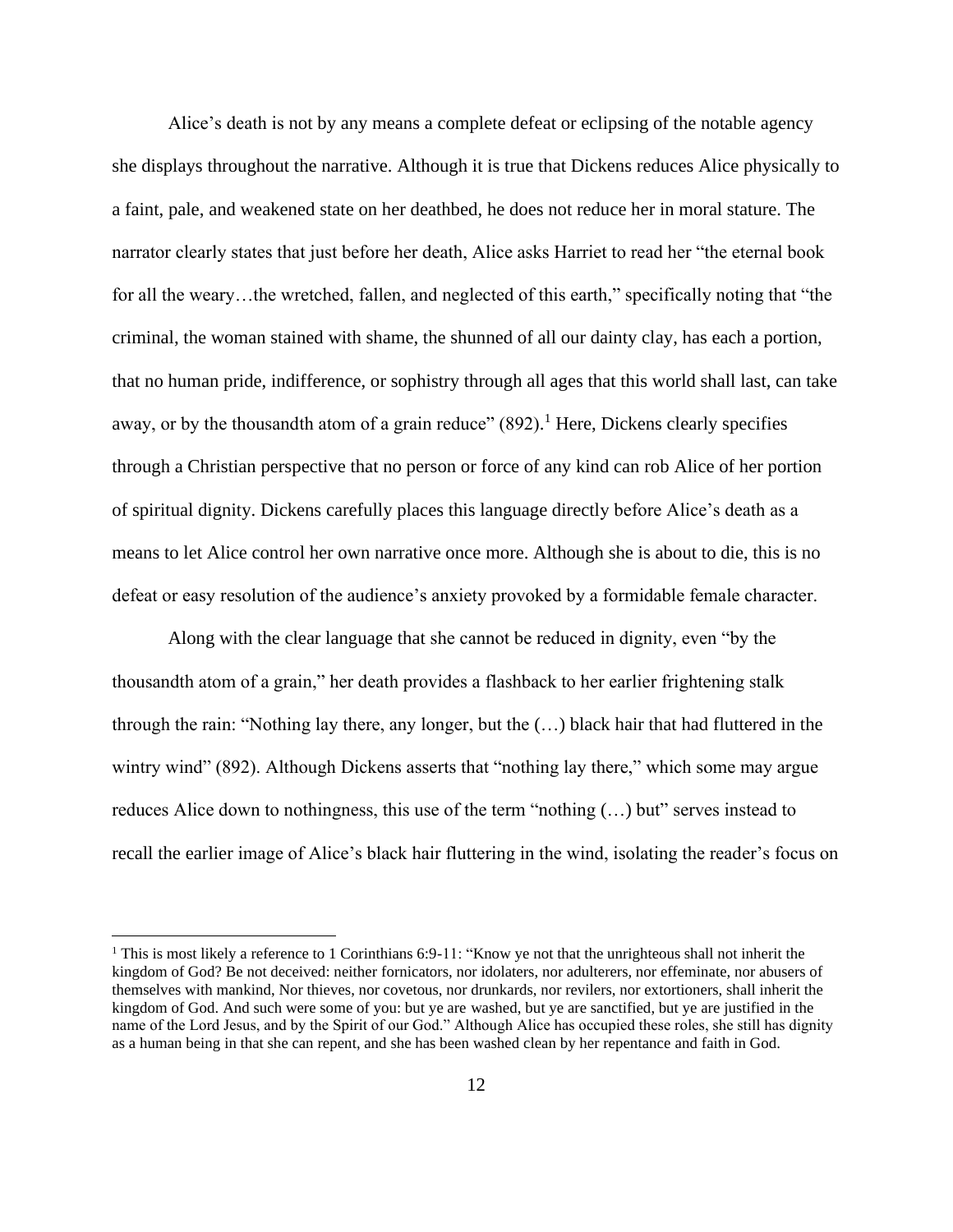this single element.<sup>2</sup> In other words, this single image is all the readers have now to reflect on as she leaves the story, a recalling of her earlier dangerous nature as she recklessly trudges through the rain to plot her revenge: "Gone into the deepening night, and howling wind, and pelting rain; urging her way on, towards the mist-enshrouded city where the blurred lights gleamed; and with her black hair, and disordered head-gear, fluttering round her reckless face" (526). Ending Alice's story with this poignant recollection of the threat she poses to middle-class Victorian society seems counterproductive if the goal is her reduction to nothingness. Instead, Dickens reenergizes Alice one last time before death, a recapitulation of her earlier expression of fierce vitality as the vengeful prisoner from Botany Bay in which she looms as a direct threat to Carker. Despite her repentance for a life of depravity and her role in Carker's ultimate demise and acceptance of Christianity, the final image of Alice in death consists of her hair still streaming with the formidable energy found in her former vengeful self. On the surface, all seems well. Alice repents and dies in accordance with Victorian moral standards, but the damage has been done to the provoke the reader's anxiety on her threat to patriarchal norms. She has successfully challenged and brought down Carker through revealing his location to Dombey (796); while Carker dies a horrific and grisly death, struck down and torn apart by an oncoming train as a result of his own cowardly reaction in attempting to escape confrontation (842), Alice dies with dignity and with vitality—vitality of an ambiguous nature in that it encompasses the gentleness of her Christianity with the earlier threat she still embodies to bring ruin upon patriarchal figures.

<sup>2</sup> Wild hair is often associated with the female iconography of the French Revolution. In *A Tale of Two Cities*, Dickens portrays the threat of revolution as a distinctly female one, specifically through the use of the Gorgon's Head, a mythological creature with snakes for hair and the power to turn men who look into her eyes to stone. The Gorgon's Head looms in front of Monsieur de Marquis' mansion for over two-hundred years, beckoning him to look at her and predicting his ultimate murder by Gaspard.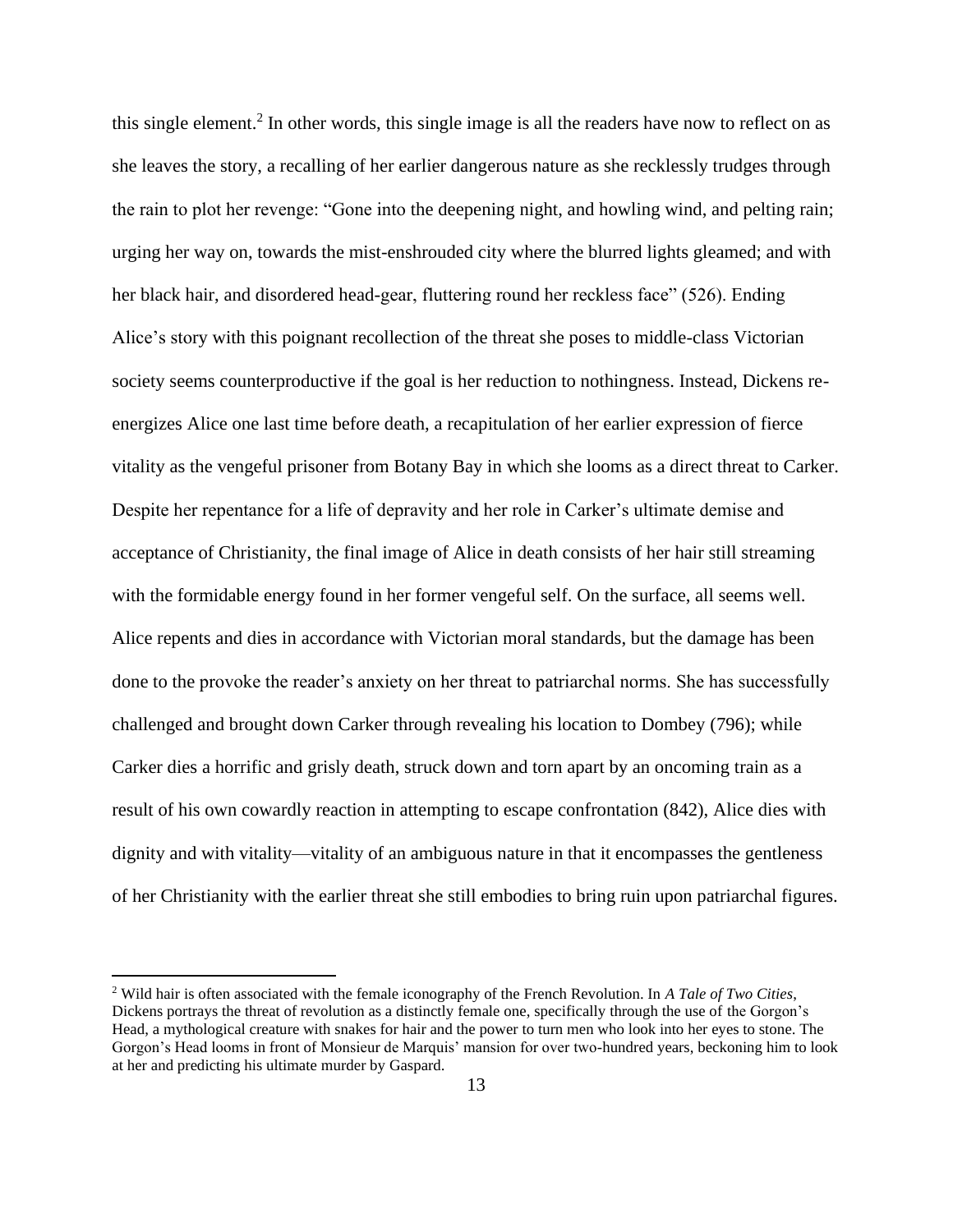In other words, Alice represents the convergence between angelic and demonic spiritual capacities in the fallen woman, something that attracts a Victorian audience to her in her depth as a character yet challenges moral norms surrounding fallen women in their middle-class society. Dickens seems keen not on easing the audience's anxieties around the threat of the vicious poor or the prostitute, but letting these anxieties linger in the reader's mind. Alice stays in the reader's mind long after she takes her last breath; while the angel in the house and the villain receive their deserved fates and satisfy the reader's need for poetic justice, the fallen angel does not allow herself to be forgotten so easily. She provokes questions about class, gender, and society's conception of fallenness. Although respectable Victorian novel-writing conventions ensure Alice must die, she does not do so without a fight, without first displaying her notable trace of agency, defined as the ability to provoke anxieties of the reader. In this way, an escape from caricature is most definitely a pathway toward agency and one with which Dickens imbues several of his fallen angels.

Dickens himself, a volunteer at the home for fallen women, Urania Cottage, understood the precarious situation of the fallen woman and actively worked to reform the behavior and moral nature for these women to re-enter society. In his "Home for Homeless Women," Dickens adopted "Captain Manocochie's Marks System," a system in which individuals earn marks and corresponding financial rewards for good behavior to move up to a higher "class," which Anderson argues reinforced the same values as prostitution: that women should be "paid to please" (78). Despite the mechanical approach to rehabilitation and some questionable treatment of women unwilling to reform, <sup>3</sup> Dickens formed his plan for Urania Cottage in an effort to

<sup>&</sup>lt;sup>3</sup> Dickens often used judgmental language and harsh punishment when dealing with certain inmates of Urania Cottage. In a letter, Dickens described Sesina Bollard as "the most deceitful little minx in this town – I never saw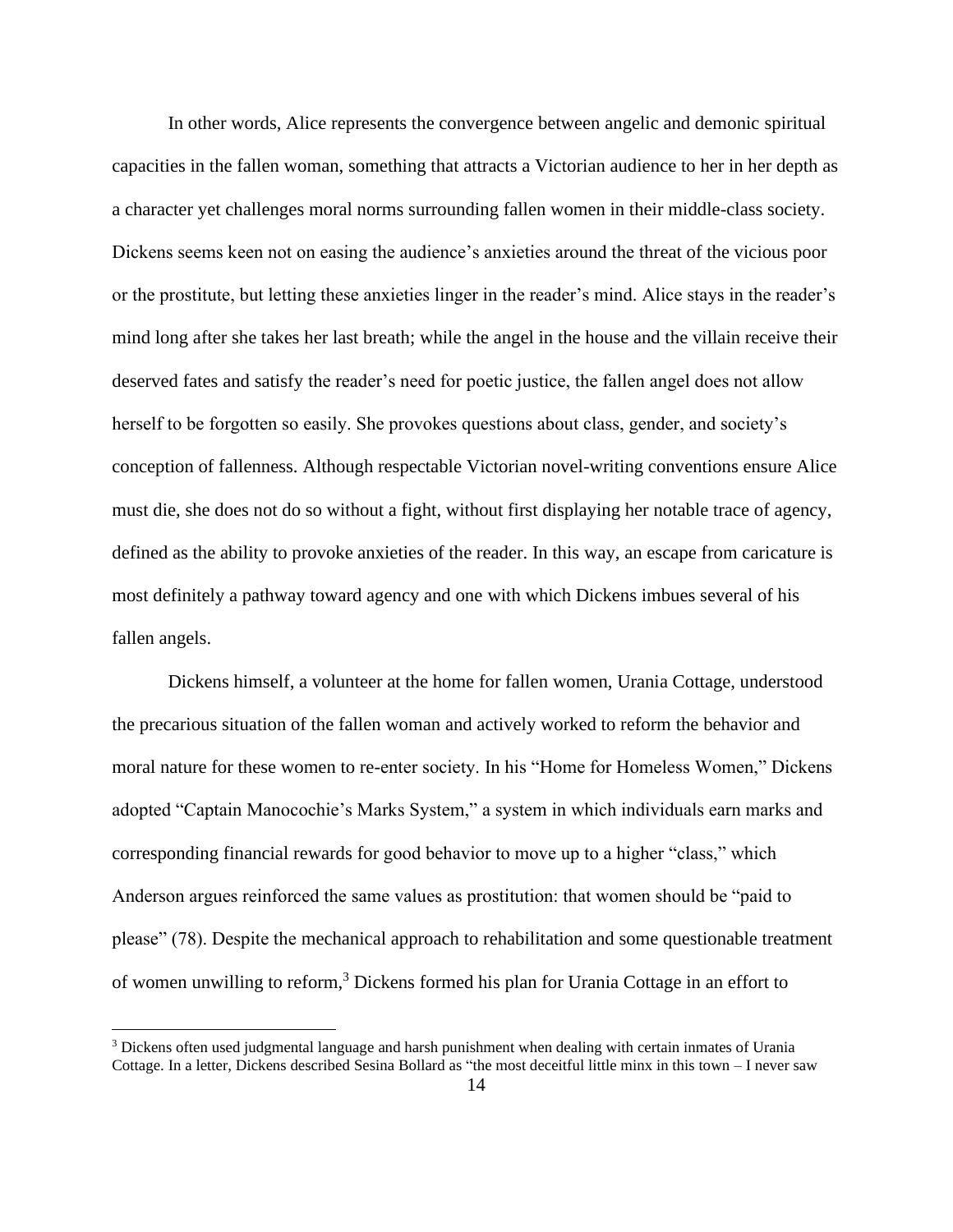preserve the dignity of the women. While other asylums at the time often focused exclusively on punishment in the process of reclamation, Dickens' goals were to encourage reform while still instilling responsibility. Jane Rogers writes that Dickens "[discussed] suitable dress for their young women, a garden for flowers and a piano to sing around, and generally looked towards the establishment of a new and innovative asylum" in his letters to owner of Urania Cottage Angela Burdett-Coutts. Additionally, Dickens was keenly aware of the social factors influencing lowerclass women to fall. In a letter to Burdett-Coutts, he writes, "It is dreadful to think (…) how some of these doomed women have no chance or choice. It is impossible to disguise from one's self the horrible truth that it would have been a social marvel or miracle if some of them had been anything other than what they are" (105). Here, Dickens shows himself subscribing to belief in a sort of social causation theory. Anderson writes, "Dickens thereby aligns himself with those reformist etiologies that construe the fall as socially predestined, unavoidable because of poverty, a degraded environment, diminished options" (68). Although he believed that the fall was a natural consequence of poverty and lack of moral instruction, it is clear he also truly believed in the fallen woman's ability to reform and reinvent herself (though this transformation seems dependent on middle-class intervention in his novels and at Urania Cottage).

Dickens clearly saw a potential for strength and resilience in Alice and many of the reallife fallen angels who went on to achieve a successful reintegration into society.<sup>4</sup> In other words,

such a draggled piece of fringe upon the skirt of all that is bad...she would corrupt a nunnery in a fortnight." Additionally, there are recorded instances of Dickens' indignant reactions to or willingness to dismiss inmates from Urania (often when they may have had no other place to go) for acts of drunkenness or robbery (Rogers). These instances likely show that while Dickens insisted on dignified treatments for inmates, he viewed their ability to reform as dependent upon their own consistent commitment to rehabilitation.

<sup>4</sup> Although most fates of the women of Urania Cottage are lost to history, one such reclaimed fallen woman includes Rhena Pollard. Pollard entered Urania Cottage after serving a prison sentence, and although she and Dickens had several conflicts throughout her time at Urania, she ultimately settled in Ontario, Canada, had seven children, and joined the Salvation Army. Pollard is thought to be Dickens' inspiration for Tattycoram in *Little Dorrit* (Green).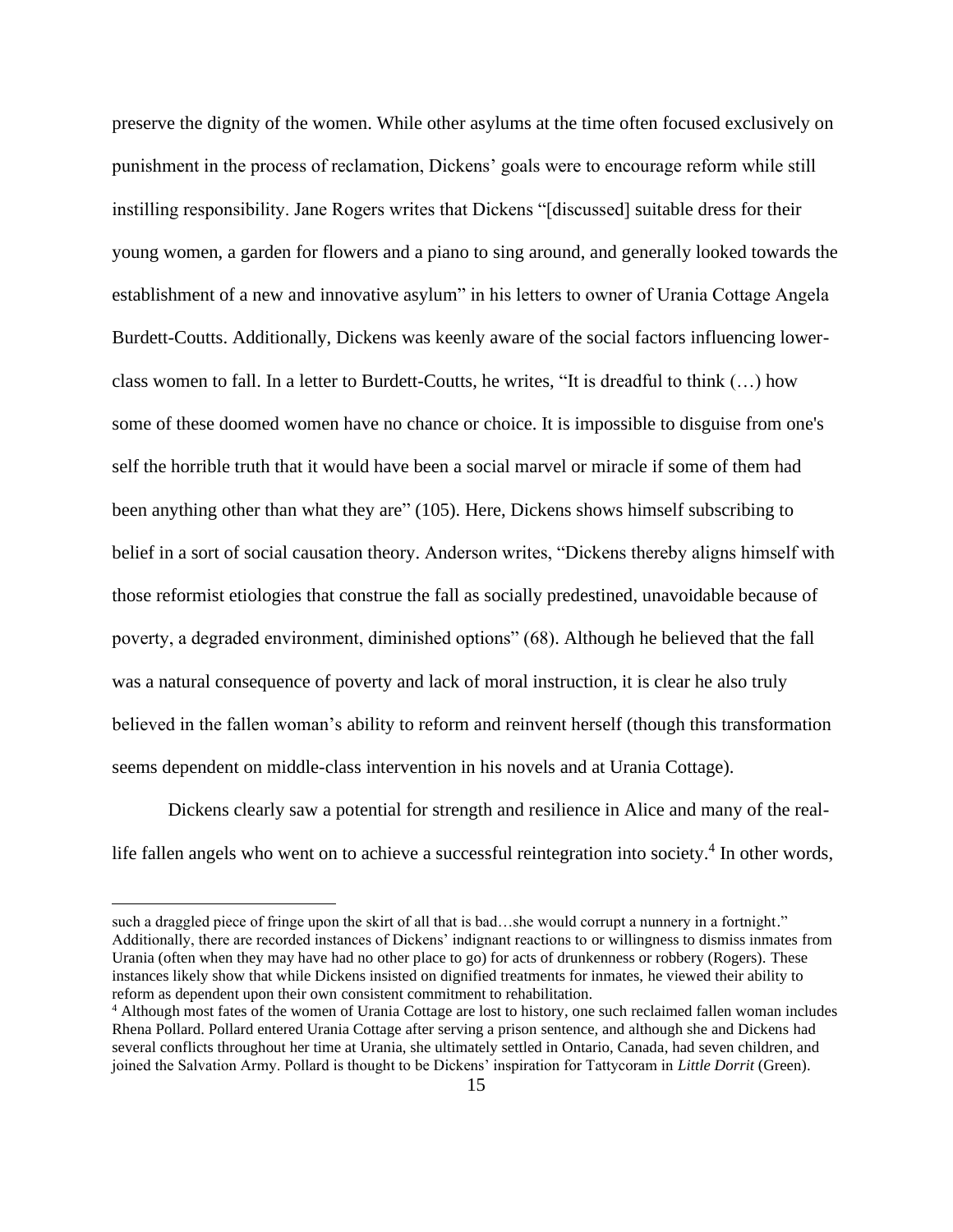Dickens, in his literary and social work, saw himself working to fight against "The Great Social Evil," against the wickedness grown out of poverty and social neglect that threatened to contaminate all of society. Thus, on the page and in the reform house, Dickens strove to provoke anxiety and thought in the middle class, challenging their notion that once a woman fell, she was doomed to a life of depravity. Instead, she should be treated with dignity and incentivized to reform one day to re-enter society, if not in England, then in Australia.<sup>5</sup>

However, Dickens did not isolate the lower class as the only target for fallen representations of womanhood. Edith, Alice's biological and representational cousin, encompasses a similar threat to respectable society on the other end of the social spectrum; a member of the aristocracy, Edith marries Dombey for financial gain. Despite differing viewpoints on "The Great Social Evil" between classes, Sally Mitchell maintains that prostitution, deemed a lower-class vice, and respectable middle-class marriage were actually quite similar systems.<sup>6</sup> She explains that both the angel in the house and the harlot relied on men for financial support, and that "marriage could be the same thing as prostitution—an exchange of sex for money" (57). Mitchell claims that although they occupy opposite ends of the socioeconomic spectrum—Alice a member of the vicious poor and Edith of the aristocracy— "The only difference is that Edith is bought with a wedding ring and Alice without" (57). In other words, the idea of securing one's financial and often social place in the world by offering up oneself to a man proves an ambition across the classes in Victorian England. And although

<sup>5</sup> Much of the time, fallen women were rehabilitated for the purposes of emigration to Australia as they were still seen as a contaminating threat to much of middle-class English society. Em'ly in *David Copperfield*, a fallen woman, emigrates to Australia and eventually marries.

<sup>6</sup> Although Edith is a member of the aristocracy, she participates in middle-class marriage in her union to Dombey.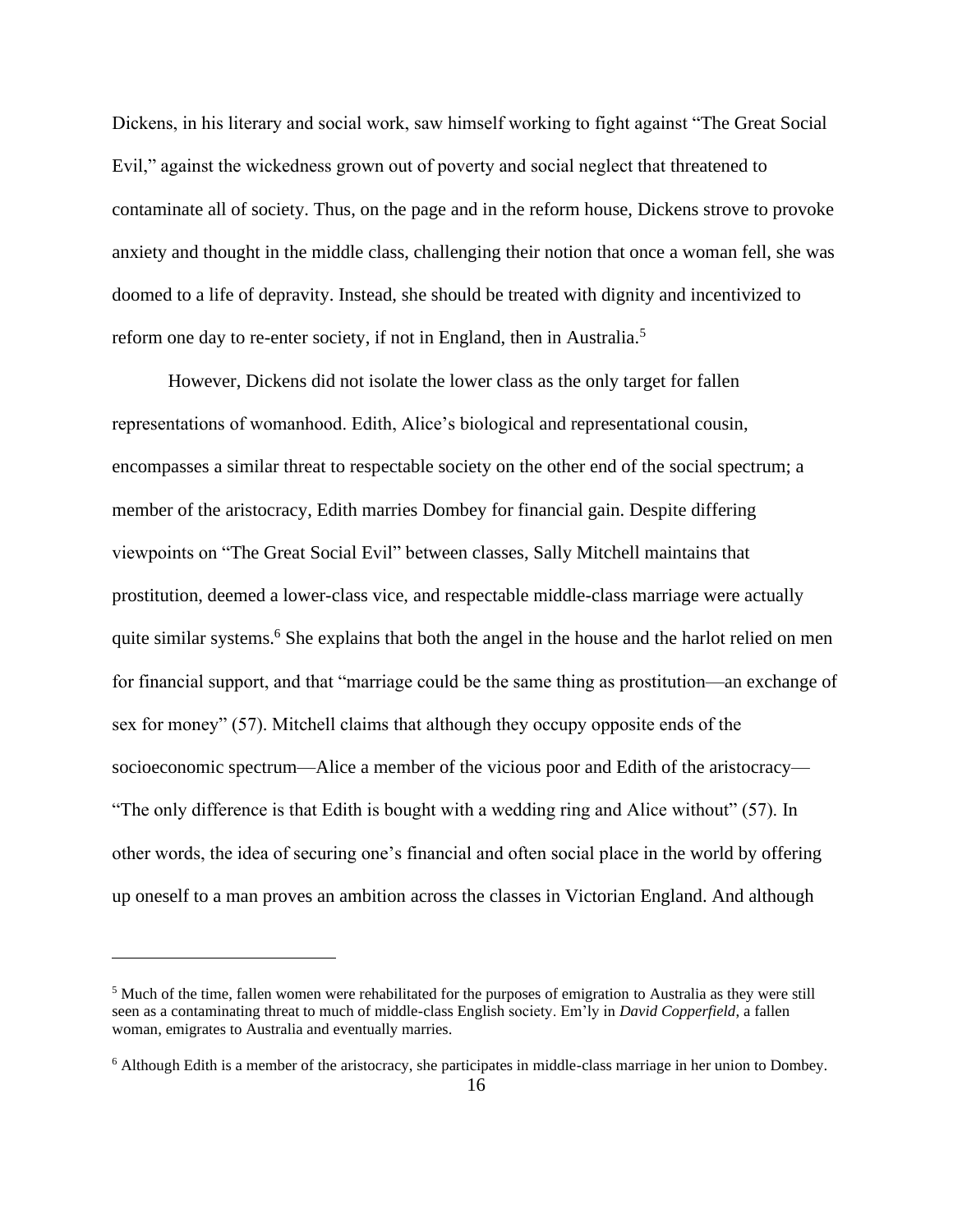courtship rituals among the upper classes were more elaborate and formalized, in the end the angel still used these rituals for purposes similar to those whom the Victorian surgeon James Miller described as the "self-publishing whore" (qtd. in Anderson 59). Just as Miller criticizes the Victorian prostitute for "her offensive publication of herself" in that she advertises her sexual availability on the street corner, one can also see the mark of this sexual self-publication in the angel in the house in that she sought to find a husband through acquiring respectable connections and attending social gatherings. The unspoken promise was that once the angel secured her husband, and thus her place in society and financial security, she would offer up her virginity. Like the prostitute, the angel was, in a sense, "hired" to perform tasks that benefitted her husband. Along with her sexual labor, however, the bourgeois wife would confer various social benefits on her husband the prostitute/mistress was powerless to bestow. Indeed, while Alice is "bought" in an underground exchange for sexual gratification of her clients, Edith is "bought" by Dombey and proudly put on display—her fine personage and haughty manner commodified as a part of Edith's and Dombey's opportunistic exchange of goods and services in marriage. Edith gains financial security while her membership in the aristocracy provides Dombey a heightened social status.

Throughout the courtship process, Edith is keenly aware that she is being assessed for her qualities, abilities, and appearance, chastising her mother whom she views as prepping her for the "sale" of herself in marriage to Dombey (326). Although Edith refuses to advertise herself enthusiastically for marriage, she capitulates in the final sale of herself with a heavy heart. The night before her wedding day in which she anticipates giving over her person to Dombey, Dickens writes,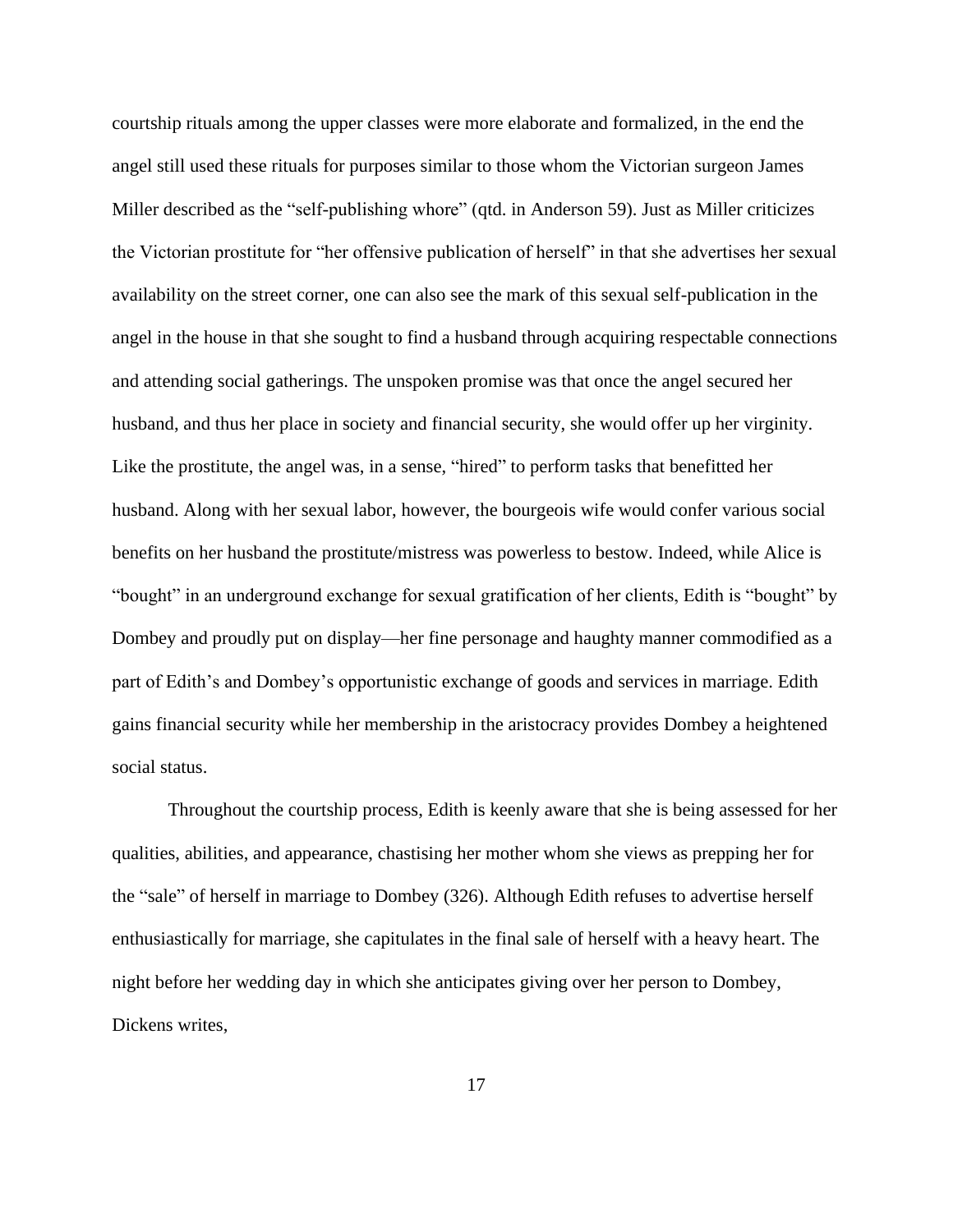To and fro, and to and fro, and to and fro again, five hundred times, among the splendid preparations for her adornment on the morrow; with her dark hair shaken down, her dark eyes flashing with a raging light, her broad white bosom red with the cruel grasp of the relentless hand with which she spurned it from her, pacing up and down with an averted head, as if she would avoid the sight of her own fair person, and divorce herself from its companionship. Thus, in the dead time of the night before her bridal, Edith Granger wrestled with her unquiet spirit, tearless, friendless, silent, proud, and uncomplaining.

(474-5)

Both Alice and Edith, therefore, represent Dickens' fallen angels in that they offer up their bodies to "buyers," making themselves sexually available to either male clientele or husbands in order to be financially secure. Dickens criticizes both institutions—prostitution and marriages of convenience—as social evils in his depictions of Alice and Edith. Both women are bound by circumstances of their respective classes, naturally falling into the depraved traps society sets up for them. Indeed, one sees many similarities between the demonic imagery associated with both Edith and Alice. Both women possess wild, streaming hair, threatening expressions of either rage or aloofness, and a sense of corrupted womanhood. Like Alice, Edith possesses a demonic energy that threatens patriarchal norms. Just as Alice cannot be used sexually and discarded by Carker without her returning to bring about his demise, Edith cannot be bought and kept docile, an accessory to Dombey's social status. Ultimately rebelling against her patriarchal husband's cruel treatment of her, Edith plots to disgrace and ruin the powerful man who "bought" her by pretending to abscond with Carker. Edith seems already to have fallen the moment she consents to marry Dombey, becoming a sort of prostitute, but this fall is only acknowledged by society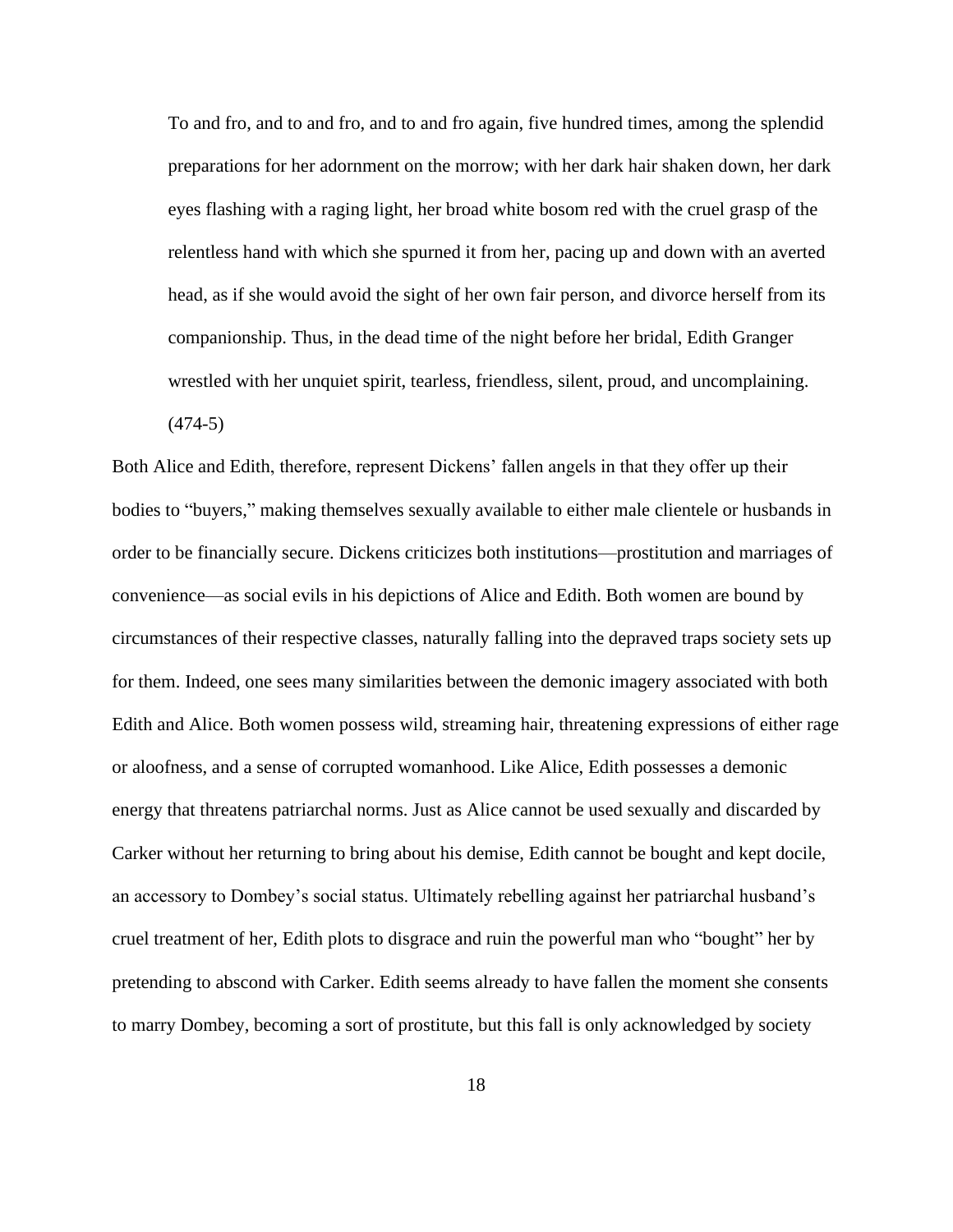when she uses her beauty and charms to destroy patriarchy. Although she dooms herself to the status of a fallen woman in the process, reduced to a life of isolation and hiding under a wealthy relative by the end of the novel, Edith, like Alice, retains traces of an earlier vitality in her eventual fate. In her final meeting with Florence, Edith refuses Florence's offer to reconcile Dombey and Edith, swearing before God that although she has done much wrong in her life, her ruin of him brings her no guilt (936-7). This refusal to admit any wrongdoing toward Dombey serves as a recapitulation of the earlier imperious and haughty nature she utilizes to challenge the patriarchal men around her. When Dombey attempts to cut Edith down to size, he is instead threatened by her powers of beauty and arrogance:

If she had been less handsome, and less stately in her cold composure, she might not have had the power of impressing him with the sense of disadvantage that penetrated through his utmost pride. But she had the power, and he felt it keenly  $(...)$  The very diamonds—a marriage gift—that rose and fell impatiently upon her bosom, seemed to pant to break the chain that clasped them round her neck, and roll down on the floor where she might tread upon them.  $(611-2)$ 

Dombey's attempt to chide Edith for her extravagant spending and haughty behavior fails as he becomes overwhelmed by her threatening beauty and stature: "He felt his disadvantage, and he showed it (…) he was conscious of embarrassment and awkwardness" (612). While Dombey still makes his concerns known, Edith refuses to capitulate to his will, overtly challenging his patriarchal power over her. She serves a direct threat to his utmost concern in life, financial success, as her intimidating form seems to physically reject Dombey's will. She refuses to act as a social accessory to Dombey's financial wealth; thus, instead of proudly displaying the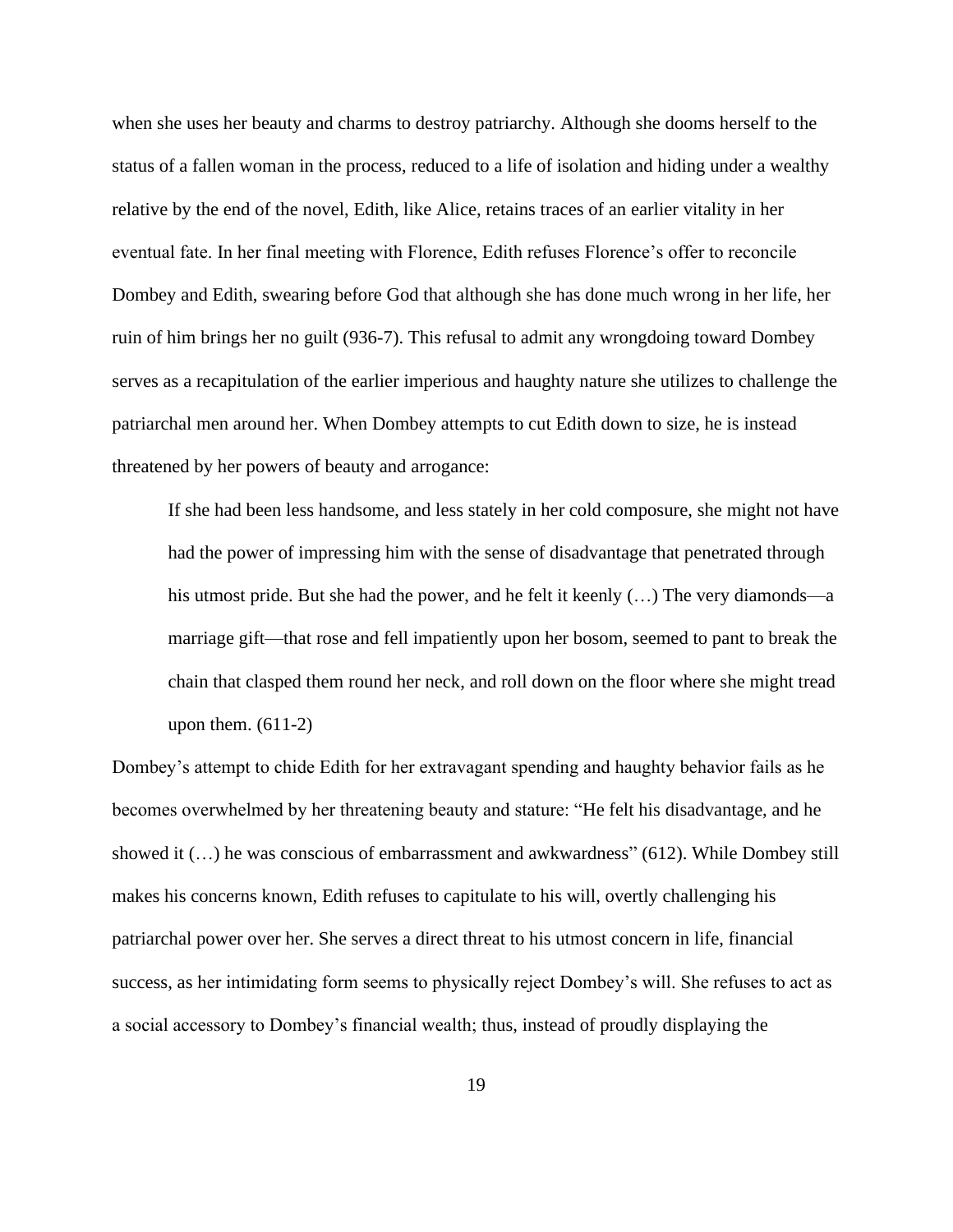diamonds he bought for her on her person, a walking testament to his wealth, the jewels seem apt to break off of their chain and fall to the ground to be trampled by her.

Similarly, when Carker interrupts Edith's conversation with her mother, Dickens writes that Edith is "Entrenched in her pride and power (…) with all the obduracy of her spirit summoned about her (…) her commanding face exacting his humility, her disdainful lip repulsing him, her bosom angry at his intrusion, and the dark lashes of her eyes sullenly veiling their light, that no ray of it might shine upon him" (568-9). Of course, beneath his submissive façade, Carker still holds a large degree of power over Edith; she "[knows], in her own soul, that the cases were reversed, and that the triumph and superiority were his and that he knew it full well" (569). Although Edith finds a worthy opponent in Carker, and he is her downfall, she is also his. Edith manipulates Carker's seduction plan in order to lure him to a hotel where she knows Dombey will search for and likely find him. As she stands before Carker, wielding a knife and explaining that his downfall is sure to come, Dickens writes, "he could not look at her, and not be afraid of her. He saw a strength within her that was resistless" (826). In this moment, Edith finally emerges victorious in her long-fought battle against Carker. Edith admits she has lost everything—her wealth, family connections, and good name—but has done so in order to free herself from Dombey's patriarchal grip and bring about the downfalls of Dombey and Carker. In this way, Dickens provokes anxieties in the middle-class reader not only through the threat of the vicious poor Alice embodies, but in a corrupted version of the middle-class wife. Edith possesses the power to either command social harmony in or bring about destruction of the home, and she fights back against patriarchal oppression fiercely through choosing destruction.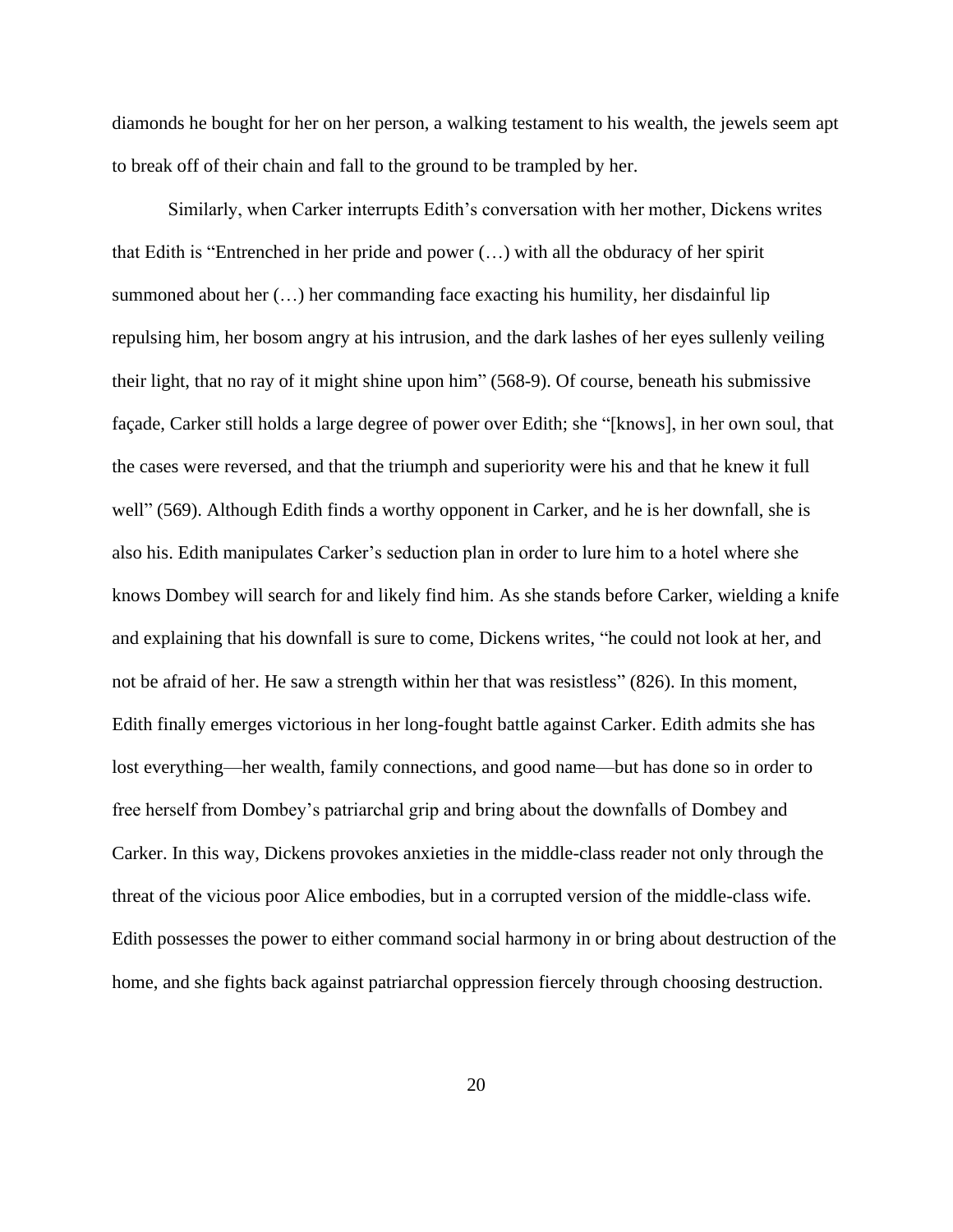Florence Dombey stands in apparent opposition to the worldly cynicism and sexual bartering Edith and Alice employ, a paragon of middle-class virtue in her chastity and loving, motherly nature. However, like her two fallen counterparts, Florence suffers a financial and social fall when she escapes her father's home after his display of violence against her—the key difference is that this fall is not of a sexual nature, and thus renders her acceptable by middle class standards. Even still, Dickens instills a tension in his depictions of Florence that produces an anxiety in the reader; although she never loses her purity, the loss of it is continually threatened throughout the novel as she transgresses typical boundaries of gender and class. Early on in the novel, Florence is kidnapped by Good Mrs. Brown, who forces her to undress in order to steal her clothes (88). In this moment, Mrs. Brown compares Florence directly to the beautiful daughter she once had (89). Of course, Florence is returned to her father's household unharmed (98), but anxiety stirs in the audience, especially after Alice is introduced as Mrs. Brown's longlost daughter. Although the threat to Florence's purity is only a real possibility for a moment, opening up and then closing down the possibility that Florence will meet the same fate as Alice and become a reckless and dangerous prostitute, this scene allows Dickens to begin drawing subtle parallels between his "angel" and "demon" women that become more pronounced throughout the novel. For example, after Dombey's discovery of Edith's disgraceful escape with Carker that will plunge the Dombey name into ruin, Florence steps forward to comfort her furious father. However, he repudiates her angelic qualities violently: "in his frenzy, he lifted up his cruel arm and struck her, crosswise, with that heaviness (…) and as he dealt the blow, he told her what Edith was, and bade her follow, since they had always been in league" (721). A Victorian audience would have recognized the brutalization of a woman as a lower-class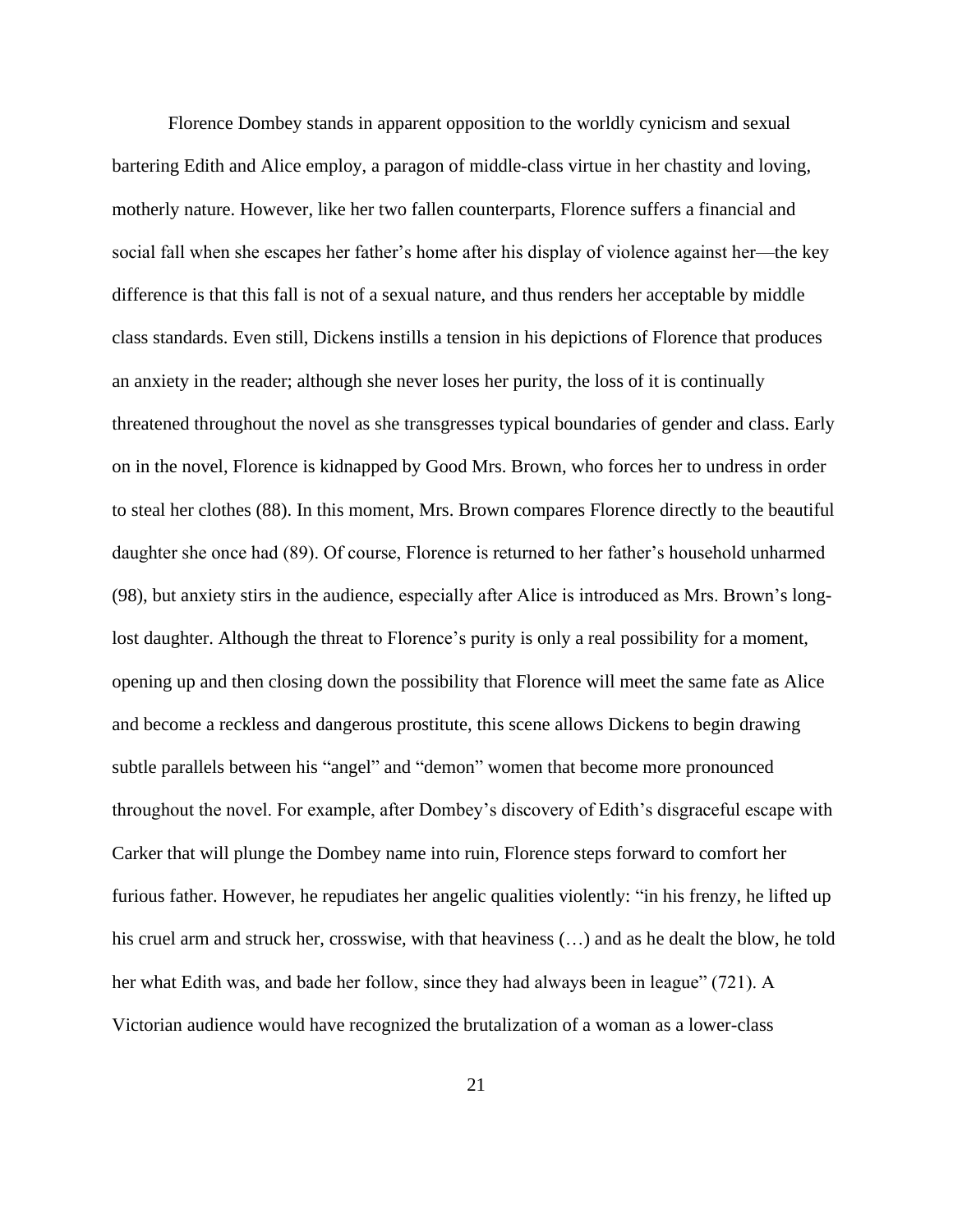phenomenon and the not-so-subtle phrase "what Edith was" as a reference to "whore" or "prostitute." Although Florence committed no indecent act, her father has labeled her by these terms because of her association, in his eyes, with Edith, prompting her to flee into the streets with a plan never to return. Therefore, Florence finds herself once again in a situation not far from the plight of a fallen women: verbally and physically battered, penniless, and homeless in the streets.

In this way, Florence proves a victim of circumstance, teetering on the edge of fallenness, but she also possesses the ability to transform herself and take power over the men around her much as Alice and Edith do. Uncle Sol is filled with "unspeakable admiration," observing her superior ability to bring about domestic harmony (739). Although she excels in traditional housewifery, Florence also seems unafraid to defy gender roles, proposing marriage to Walter (770). Therefore, although Florence seems often to work within traditional norms of domesticity, it appears she has significant power to challenge patriarchy. The most notable example comes at the end of the novel in the great reconciliation scene between her father and her, in which she saves him from suicide. Florence quite literally has the spiritual prowess to adjudicate matters of life and death. Dombey has fallen so far in dignity at this point in the novel that he is reduced to the "it" pronoun, no longer humanly recognizable: "Suddenly, it rose, with a terrible face, and that guilty hand clasping what was in its breast" (910). At this moment, Florence enters with otherworldly, almost threatening energy as she prevents her father from taking his own life: "Then it was arrested by a cry—a wild, loud, piercing, loving, rapturous cry—and he saw only his own reflection in the glass, and at his knees, his daughter!" (910). Here, in this phantasmic appearance in the mirror and in the nature of her cry, one sees both Florence's angelic and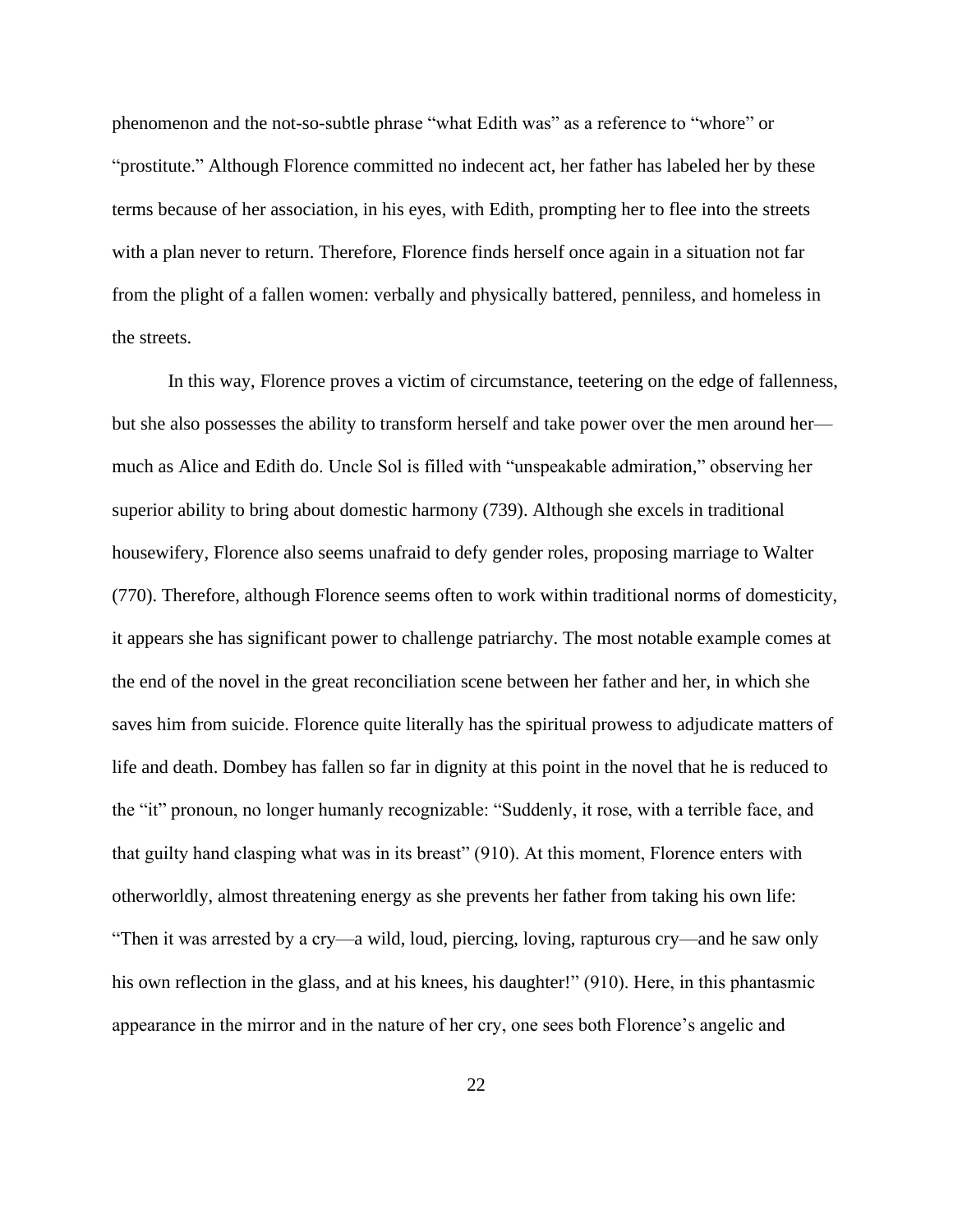demonic qualities; she appears as an angelic figure to serve a salvific purpose, yet her ghostly manner of appearance in the mirror communicates a threatening energy. Additionally, her cry for her father takes on a similar energy, its "wild" sound evoking earlier descriptions of Alice's "wild hair" (523) and Edith's "dark hair shaken down" (474) in their moments of demonic stalking. Although "loving," Florence's salvific cry is still "wild, loud, piercing" and "rapturous," mixing the angelic and demonic aspects of her nature and aligning Florence more closely as a reflection of Edith and Alice, her fallen sisters.

And although Florence begs for Dombey's forgiveness, "Down upon the ground, clinging to him, calling to him, folding her hands, praying to him," Florence's saving of Dombey is no capitulation to his will (910). Yes, Florence does submit herself to her father by throwing herself down at his feet and promising him filial respect from herself and her son (911), but it is through this submission, or the appearance of it, that Florence gains emotional power over Dombey, and he must finally surrender himself to her will. As Dombey feels her embrace, "her kisses on his face  $(...)$  her wet cheek upon his own," he also feels "oh how deeply!—all that he had done" (910). Although he cannot muster the ability to speak, Dombey longs to apologize to Florence and submits to her wish that he come to live with her: "He dressed himself for going out, with a docile submission to her entreaty (…) walking with a feeble gait" (911), led by Florence to the carriage that "[carries] him away" (912). In other words, Florence's submission to Dombey seems a method of prompting Dombey's own submission to her will. In many ways, the scene in which Florence saves her father from suicide reverses the blow Dombey dealt her in "The Thunderbolt" chapter. Where Florence was previously struck down and degraded, she is now ascending into spiritual power and dominance over Dombey. Thus, while Florence's earlier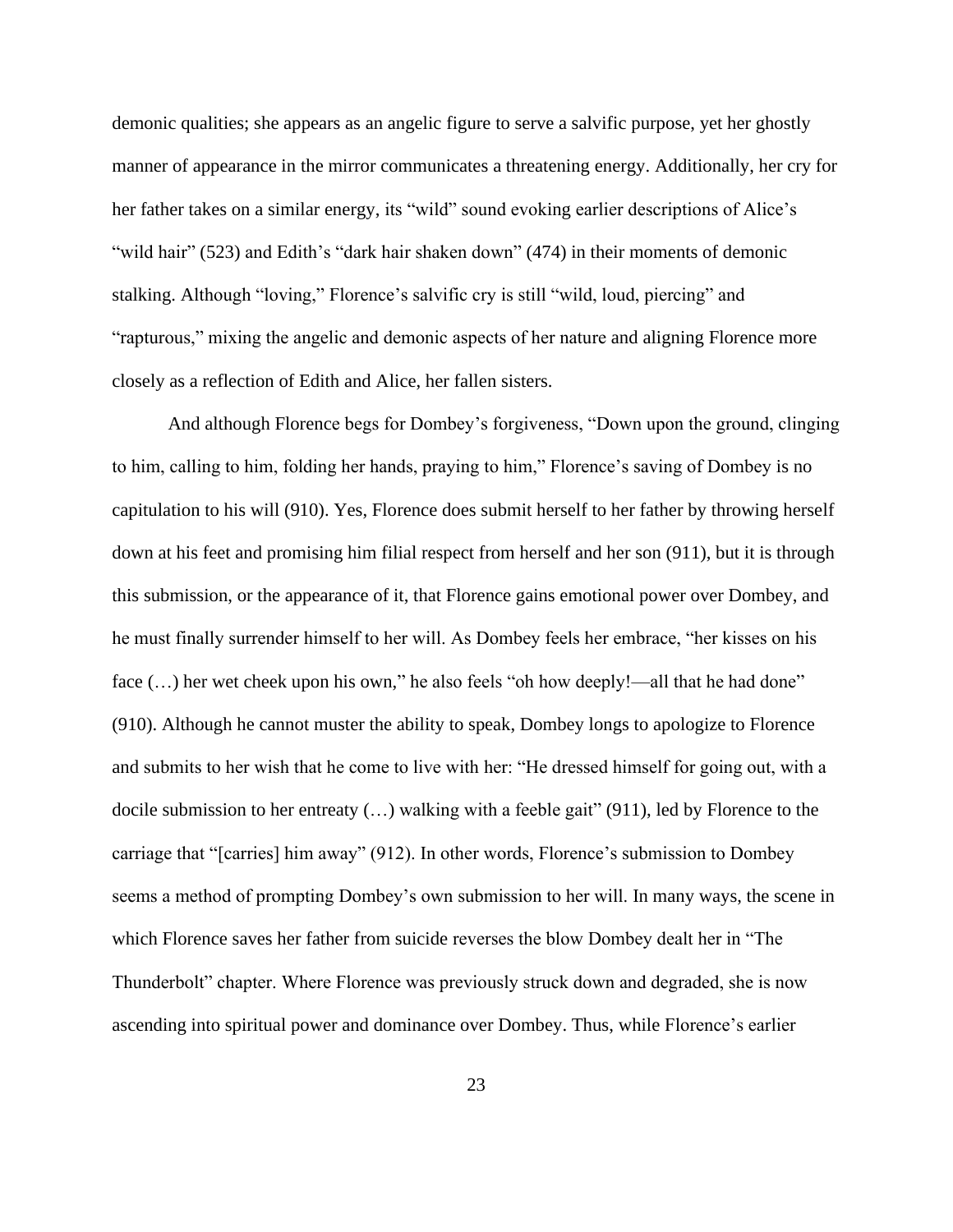expression of salvific spiritual capability is rejected by her father, her salvific power reemerges with the demonic nature of her cry; he can no longer beat down or escape her spiritual influence. Indeed, if Dombey chooses to live, he must now live in her moral reality in which she literally overtakes the narrative. Florence usurps the very premise on which the novel is based and on which the work is titled; "Dombey and Son" no longer refers to Paul Dombey, Sr., and his longing for a male heir to the family business. With the birth of her own son, Florence becomes "Dombey" and her child the "son." As Anderson writes, *Dombey and Son* proves a "complex exploration of a thwarted patrimonial pride: for the cherished son of the title, little Paul Dombey, dies early in the novel, and the rejected and resented survivor, Dombey's daughter, Florence, becomes a primary narrative focus. As Miss Tox exclaims after the death of Paul, 'To think that Dombey and Son should be a Daughter after all!" (80). Indeed, although Dombey retains an honored patriarchal position in his family, the loving grandfather, he is no longer *the* family leader; this role has been usurped by Florence, ironically, through her feminine powers of spirituality.

In other words, Florence's status as a domestic and virtuous angel in the house does not render her powerless; yes, her story is carefully crafted to appeal to a middle-class audience and may appear as adherence to traditional courtship and marriage tropes to the uncritical eye, but Florence holds a large modicum of power over the lives of the men around her by the end of the novel. Alice threatens to overtake the narrative, Edith threatens to cut Dombey down to size, and Florence succeeds in both tasks. In this way, she is far from an innocent and docile servant to the men around her; she goes about gaining power through more traditional means, but still seems a threat to, and actually a conqueror of, patriarchal values. In this way, she is on par with Alice and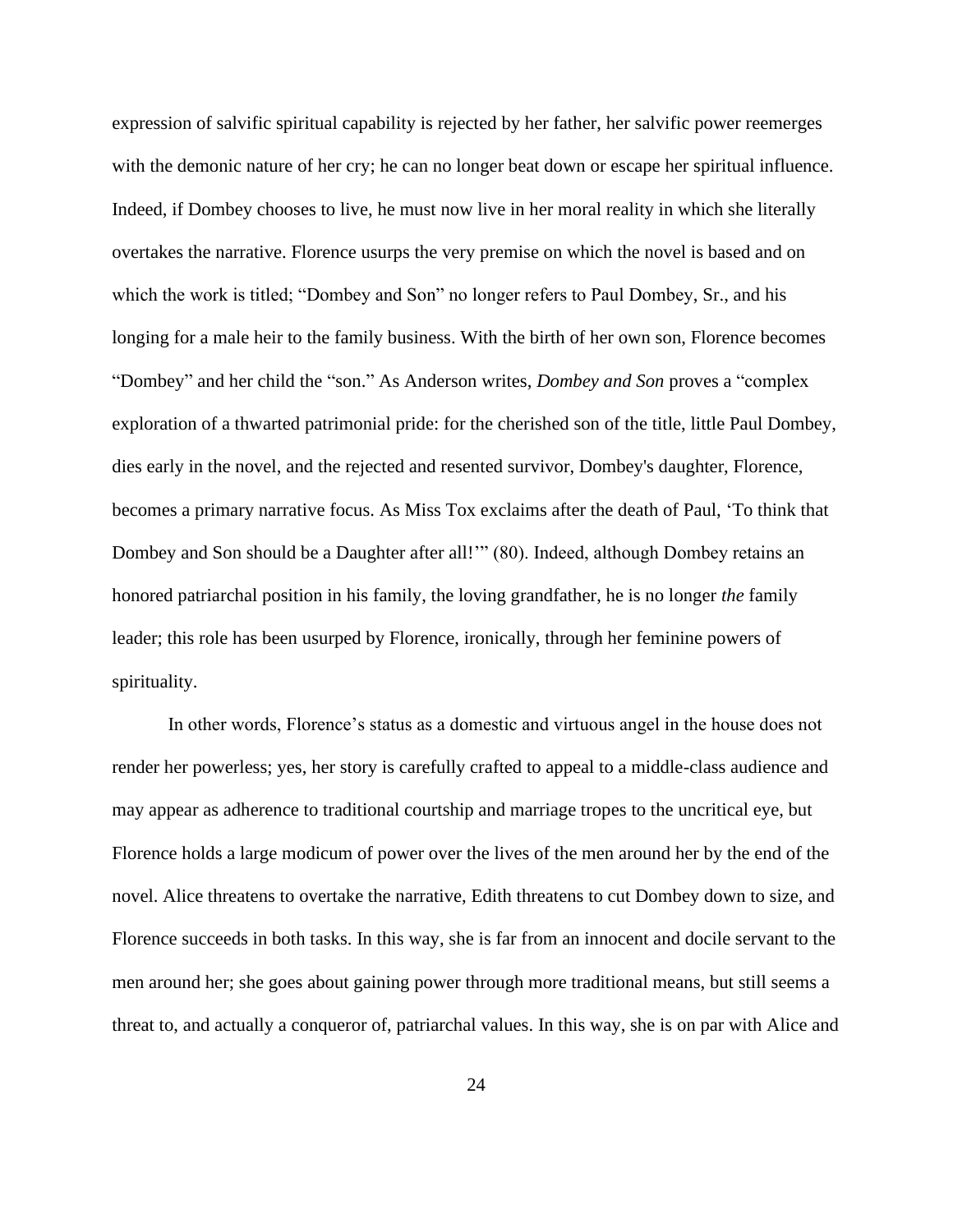Edith; Florence's demonic sisters do not seem far off from her—they are all oppressed by and threaten upheaval of the same patriarchal men (Dombey and Carker), are renowned for their striking beauty, suffer a fall, and are endowed with the capacity to provoke anxieties in the reader. The key difference really seems to be adherence to middle-class values. Florence survives and gains lasting power in a world of patriarchy because she knows how to work within the confines of the oppressors' system. While Edith's and Alice's outright rebellions certainly prove a threat that lingers in the minds of the audience and Victorian conventions dictate that they must either die or at least quit society entirely, Florence flies under the radar with her misleading air of conventionality. Her commitment to middle-class values of purity, love, and domesticity allows her to subvert patriarchal social structures. In conclusion, none of these three fates sit completely comfortably within patriarchal norms—Alice's uncomfortable absolution and the lingering imagery of her in her most threatening state, Edith's refusal to admit wrongdoing toward Dombey, or Florence's upheaval of Dombey's life and construction of her own "family business." Therefore, *Dombey and Son* is in no way a defeat of the licentious harlot and a celebration of the virtuous angel; rather, it is a representation of the mythic power of woman across all social classes that provokes anxieties in the reader, causing them to question the level of agency the novel imbues women with by limiting them to these two angelic and demonic camps.

# **Maggie as Demonic Angel in Eliot's** *The Mill on the Floss*

Like Dickens' female characters in *Dombey and Son*, George Eliot's Maggie Tulliver, the fierce heroine of *The Mill on the Floss*, also seems to embody both angelic and demonic qualities, although the convergence of these two identities seems much more overt than in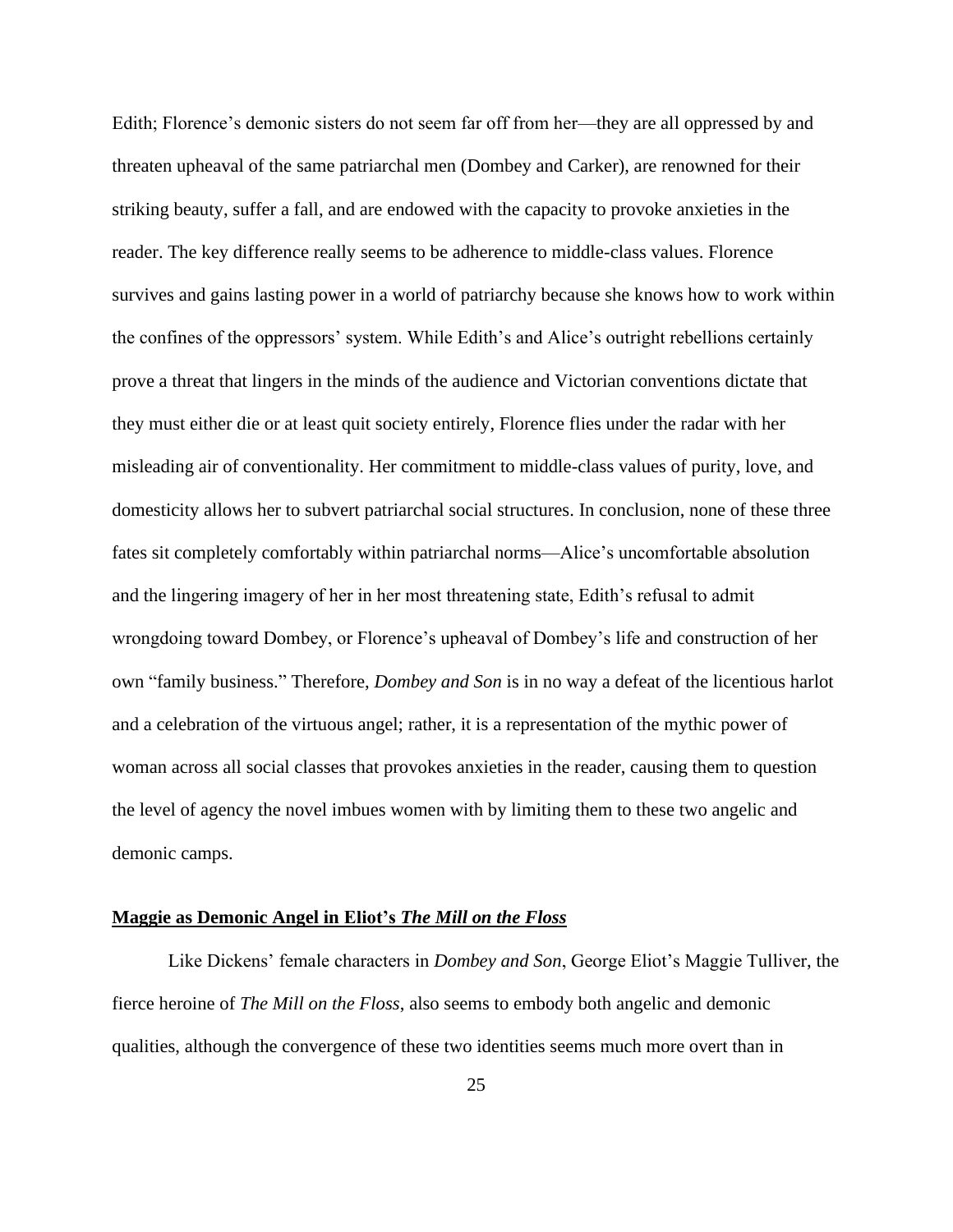Dickens' Florence, Edith, and Alice. Although Maggie ultimately suffers a fall from grace in running away with her cousin's intended, she also fully occupies the status of angelic heroine throughout the novel. The narrative focuses solely on Maggie as a familiar and sympathetic female figure the audience can identify with despite her inclination toward emotional outbursts and social ineptitude. Lucy Dean, Maggie's first cousin and by definition the true feminine, dutiful, and proper "angel in the house," pales in comparison to Maggie. Lucy lacks the striking intellect, beauty, and force of spirituality Maggie possesses. Therefore, Maggie's true foil or match is not Lucy but herself; Maggie exists as a contradiction, a simultaneous embodiment of both the angel and the fallen woman. For instance, she possesses both alluring charm and physical attractiveness and yet fierce appearance in her unconventional beauty. Unlike the dainty and blonde Lucy, characterized by angelic sweetness in her manners and countenance, Maggie appears tall and dark. Maggie's thick, raven black hair, olive skin tone, and dark eyes distinguish her from the rest of her middle-class society from the very start of the novel as her mother and aunts complain that she looks more like a "mulatter" (12) or "gypsy" (64) than a family member of their own. This ethnic and racial "othering" of Maggie in her own family unit makes her keenly aware that she does not fit the expectations of the middle-class female, comparing her own dark appearance and vivacious, often moody behavior with Lucy's fair color and wellregulated conduct.

One sees this displacement and disconnect between Maggie's middle-class status and the lower-class, ethnic associations placed upon her in her first rebellion against polite society. Jealous of the copious amounts of attention heaped onto Lucy by Tom, Maggie strikes back, pushing her cousin down into the mud, and runs away to find her place among the "gypsies" she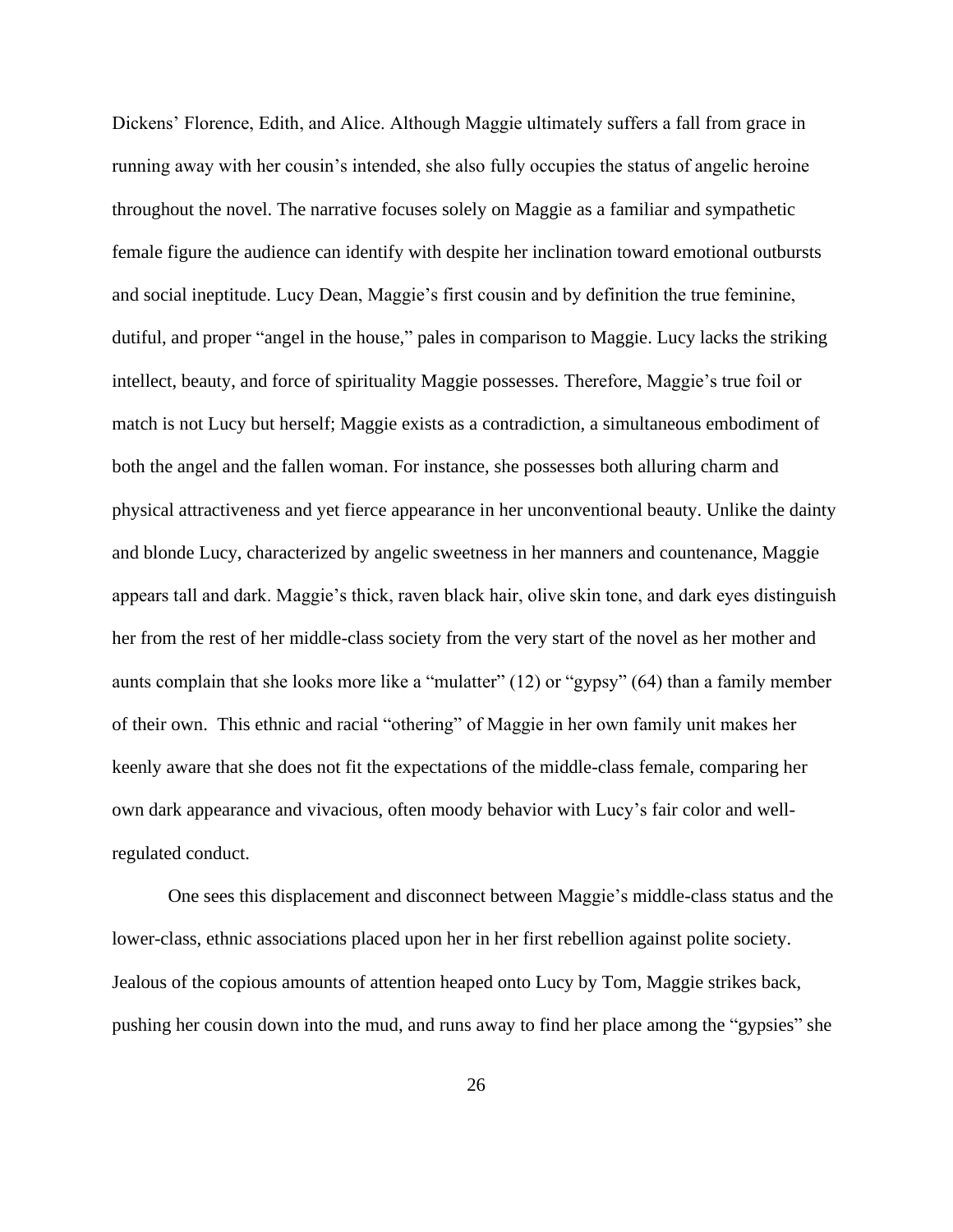has been associated with. Although Tom is "absorbed in watching for the pike—a highly interesting monster; he was said to be so very old, so very large, and to have such a remarkable appetite," Tom neglects to realize that the true serpentine beast, Maggie, lurks behind himself and Lucy ready to strike. In her jealousy, Maggie is referred to as a "small Medusa" twice within this scene (93, 96) and when she can bear her brother's oppression of her no more, Eliot writes,

There were passions at war in Maggie at that moment to have made a tragedy, if tragedies were made by passion only; but the essential  $\tau \mu \not\in \Theta$  [magnitude] which was present in the passion was wanting to the action: the utmost Maggie could do, with a fierce thrust of her small brown arm, was to push poor little pink-and-white Lucy into the cowtrodden mud. (95)

In other words, Maggie's passion for her brother, her longing for his love and acceptance, changes her into a sort of monstress pushed to action to create a tragedy. Thus begins Maggie's lifelong power struggle against Tom, a representative of the patriarchy due to his insistence on Maggie's adherence to the status quo. Rather than creating a space for Maggie's differences and responding empathetically, Tom continually punishes Maggie for her outbursts and indiscretions. Tom creates the "othering" of Maggie through his treatment of her—imposing a cycle of punishment and disregard that drives her to destructive action—when she longs only for his love and acceptance. Therefore, Maggie as the middle-class heroine both rails against and longs to submit to the patriarchy that dominates her life, complicating her desire for agency and need for emotional fulfillment.

Such a complex relationship with patriarchal influence follows Maggie into womanhood as she is both marginalized and yet glorified by patriarchal figures. Although a fair complexion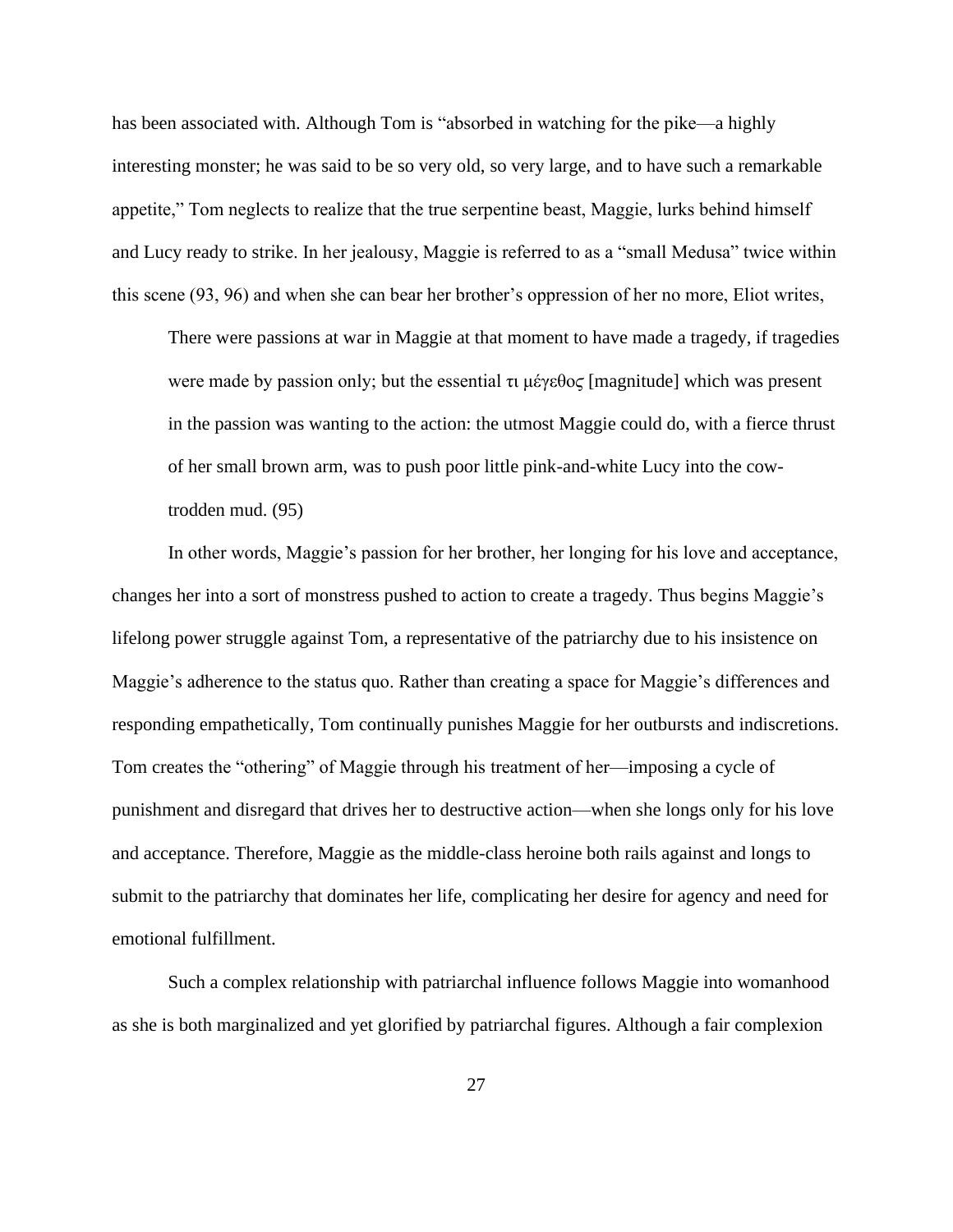and golden, halo-like hair seem fairly representative of the angel across nineteenth-century literature, key features of the ideal middle-class woman, Maggie's unconventional beauty seems a source of fascination for the middle-class men in her life: "For one instant Stephen could not conceal his astonishment at the sight of this tall, dark-eyed nymph with her jet-black coronet of hair; the next, Maggie felt herself, for the first time in her life, receiving the tribute of a very deep blush and a very deep bow from a person toward whom she herself was conscious of timidity" (347). Maggie's fierce and exotic beauty exhilarates Stephen; rather than finding comfort in the familiar angelic face of a woman like Lucy, he is both intimidated and commanded by Maggie's magnetism. At once, she is both a "nymph," a demonic creature meant to lure men to their deaths through seduction, and an angelic queen with a "coronet." Therefore, Maggie's ethereal and unconventional beauty instructs Stephen to humble himself and literally bow down before her, not only as a gesture of middle-class polite custom but also as a sign of her power over him.

Thus, Maggie seems to push the boundaries of middle-class society on both ends of the socioeconomic spectrum. Langland writes of Eliot's construction of women within society in *Middlemarch*: "On the one hand, the 'self' inevitably reflects society; on the other, it must resist society" (189). And indeed, Maggie does so in inhabiting middle-class society and resisting it through both lower- and upper-class characteristics. Although Maggie is born into a solidly middle-class station that is her natural place, it is not a state which comes naturally to her. Maggie teeters on the edge of lower-class territory through her various circumstances throughout the novel: her attempted escape into gypsy culture as a child, her family's sudden descent into poverty, her secret rendezvous with Philip Wakem, and of course, her love affair with Stephen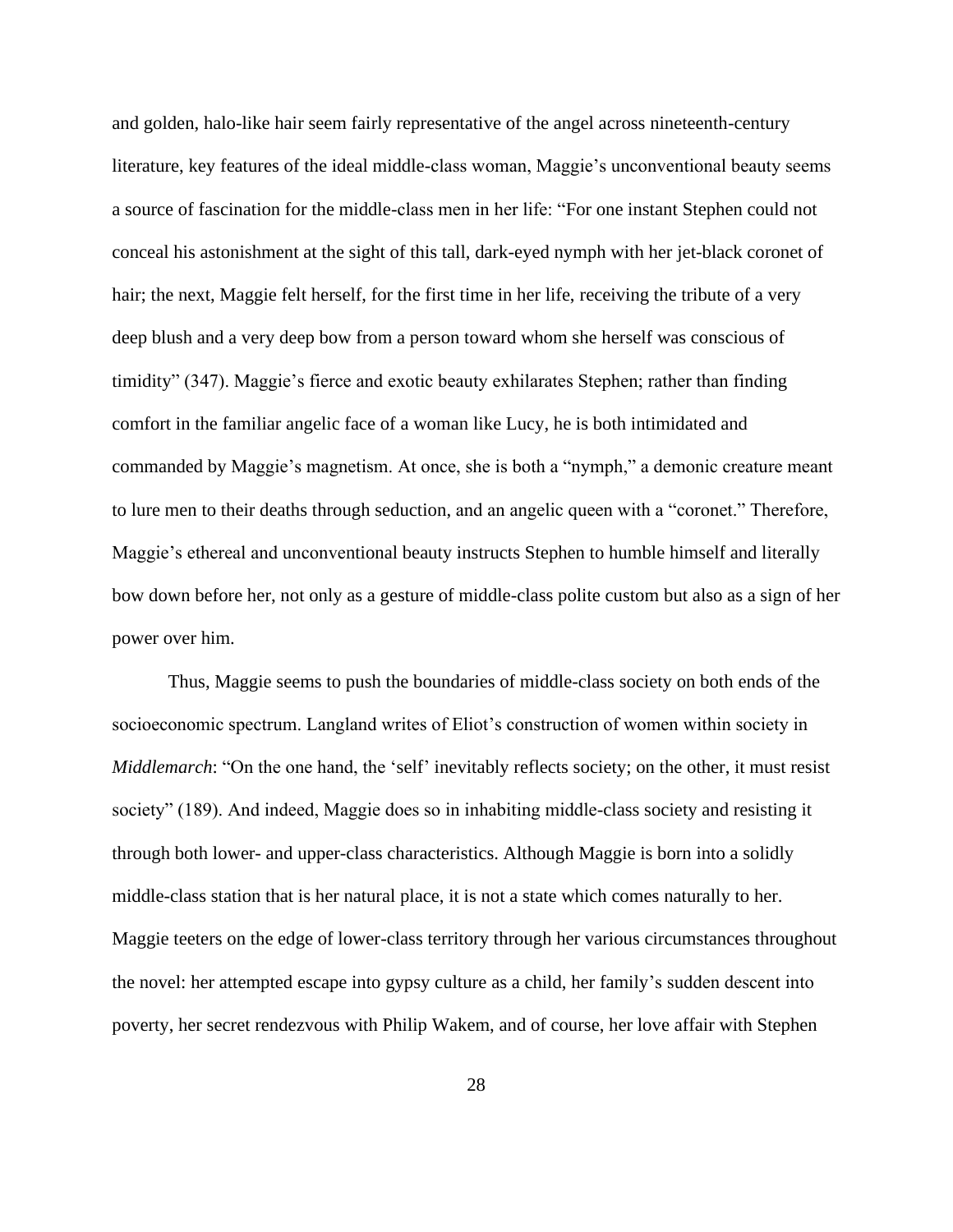Guest that ends in her fall from grace. As Auerbach writes, "in her mélange of demonic and transforming power, Maggie seems a fallen woman by nature," constantly in rebellion against middle-class norms and morality (183). Indeed, her attempts to abide by such rules through imposing strict religious limitations on herself as a means to self-instill obedience and prudence end futilely (305). Instead, Maggie acts rashly albeit bravely in her interactions with suitors and family members, behavior typically thought to belong to a lower, coarser class. However, at the same time, such queenly descriptions of Maggie suggest she is spiritually purer, above the polite and proper middle-class society in her intense beauty and defiant manners. Therefore, Maggie is at once several seeming contradictions: beautiful and savage, normal and "othered," the victim and assailant of her society—in short, the angel and the demon.

Maggie's depth and complex character mark a significant turning point in the development of the Victorian heroine. Published in 1860, *The Mill on the Floss* appeared at the dawn of a new decade of sensationalism and changing sexual mores. Mitchell writes of the 1860's: "Middle-class virgins are unchaste in sensational novels, as they had not been in earlier popular fiction" (74). Although *The Mill on the Floss* cannot be classified as a sensational novel per se, Mitchell argues that the line between popular sensationalist reading and serious social problem novels blurred, resulting in a fallen woman of the 1860s that provokes greater sympathy on the reader's part (74). Like Maggie, this figure does not willingly presume to engage in sexual activity, but through a variety of circumstances, may end up in situations that compromise her reputation for purity (74-5). In this way, Mitchell argues that the fallen woman becomes a more relatable figure as these tales provoked sexual anxieties surrounding the middle-class female in a Victorian patriarchal society. Of course, the heroine's morality is maintained but she still has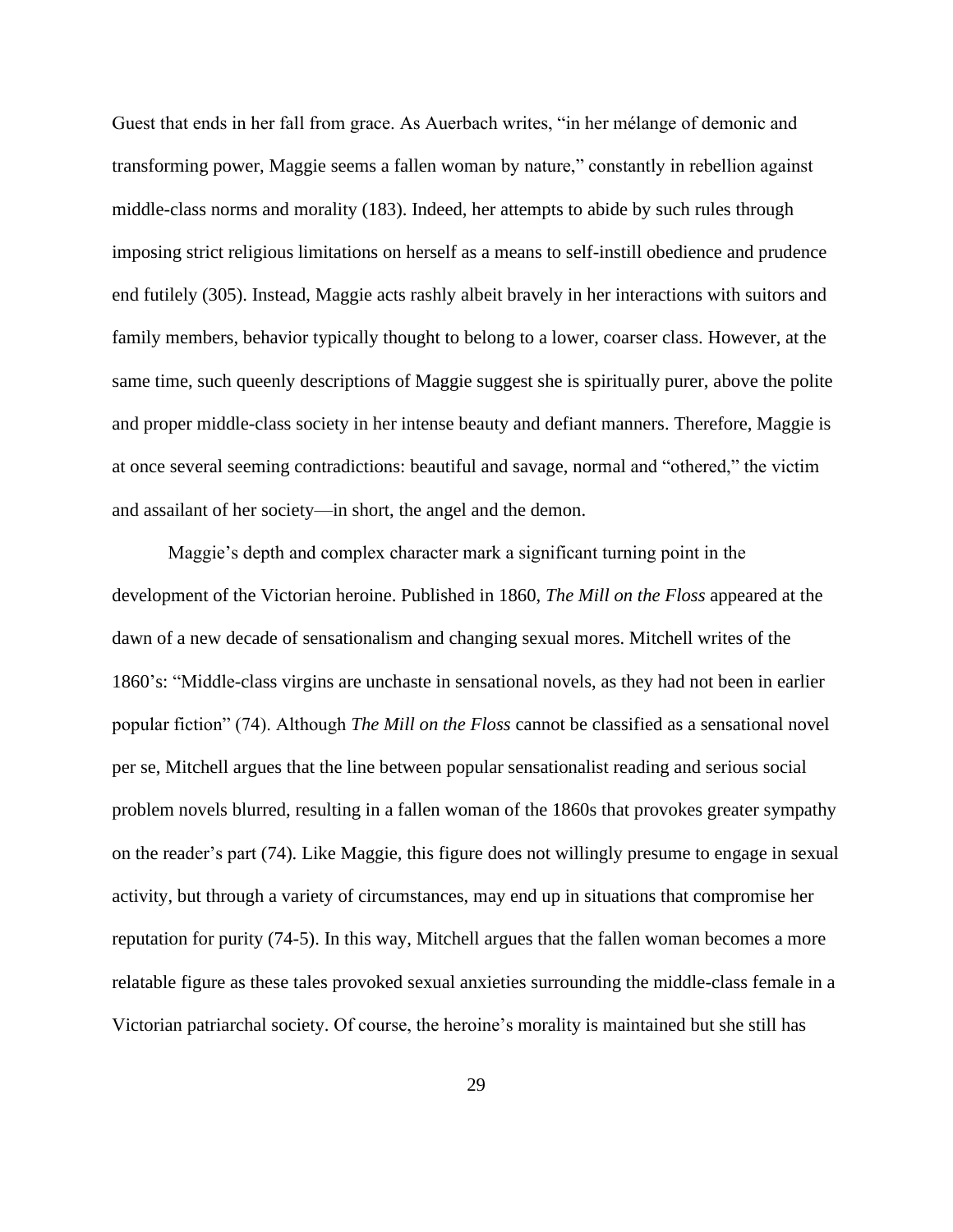undergone the threat of a fall, an anxiety for many middle-class women: "She becomes the emotional focus for everywoman's sense of oppression, victimization, and powerlessness" (105). In this way, traces of the fallen angel are clearly visible in the angelic heroine of the 1860's.

The change in morality from a selfless and respectable angel like Dickens' Florence to an impetuous and imprudent figure clearly tainted with fallenness such as Maggie did not go uncontested. In her 1861 review of *The Mill on the Floss*, writer Dinah Craik condemned Maggie as "selfish and futile," in her actions; furthermore, Craik criticized Eliot's choice to drown Maggie, writing that her death was "welcomed as the solution of all difficulties" when Maggie should have instead been made "to endure and to help others" (Mitchell 114-5). Mrs. Craik seems to long for a return of the angel of the 1840s and 1850s in this statement—a self-effacing heroine who fulfills her domestic duty and places the needs of others before her own. Maggie's brash choices in love, rejection of middle-class values, and death mark her as fallen and yet the Victorian audience knows they are supposed to empathize with and relate to Maggie. We see the world through her eyes and feel the threat of her victimization and the longing in her quest to find love and spiritual fulfillment. Indeed, although Maggie rejects the strict notions of chastity and mild-mannered ways of the ideal middle-class heroine, she seems simultaneously the embodiment of the self-effacing heroine Craik longs for. In the end of the novel, Maggie rights her rash behavior, falls to her knees in submission to God, and embarks on a Christian quest to find and ultimately sacrifice herself for her brother. Therefore, Maggie's duality as a challenger of feminine chastity and her wholehearted submission to a Christian mission allows her to embody the most important virtues of the middle-class heroine while simultaneously transgressing the traditional values such a heroine is supposed to hold dear. Maggie's duality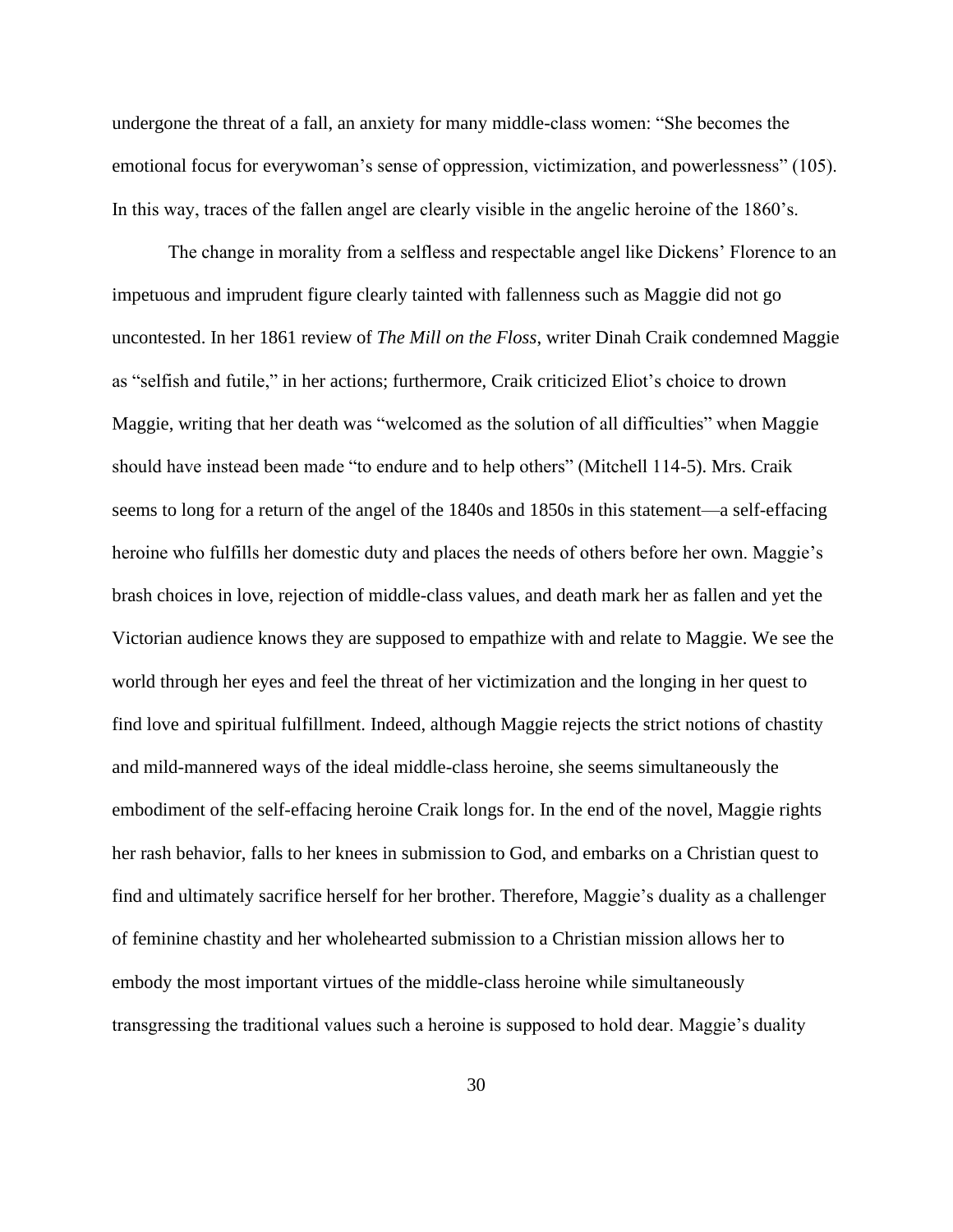complicates the construction of the middle-class heroine as a representation of her social class's values and thus threatened the middle-class domination of the novel.

In fact, Eliot seems to outrightly reject and belittle middle-class society in many of her novels. In her analysis of *Middlemarch*, Langland observes Eliot's construction of society as inane and empty when she writes that "women [in Eliot's novels] who do not rise above society's claims are little better than household furnishings" (192) and that "women have no meaningful sphere for social action" within it (196). In short, "Eliot's novel [*Middlemarch*] tends to emphasize middle-class society as a petty, unproductive medium that consistently thwarts fellow feeling and the achievement of human community" and that great women must choose to transcend it (206). However, in decrying middle-class society, many critics warn that Eliot is playing directly into the hands of patriarchy. As mentioned before, women controlled the social sphere of the middle class; this was often their only avenue of gaining power over their situations. Therefore, Langland argues that disparaging society diminishes the significance of the middle-class woman (193). Where Dickens often shows his angels in the throes of labor as the "middle-class manager," Langland writes that Eliot's female characters are often portrayed as idle and without purpose (200). In short, Langland argues that "By thus advocating the impotence of women, even in the social world, exposing their apparent ignorance and inability to act effectively, the novel more seriously extends the power of the patriarchal realm it is seemingly criticizing" (195). Indeed, Eliot seems not to be primarily attacking patriarchy but the female role within it, implying that conventional middle-class women are often the most repressive upholders of patriarchy. Although Maggie has committed no sexual sin, she is constructed as a fallen woman by the frivolous and ignorant "world's wife" (453). Maggie's true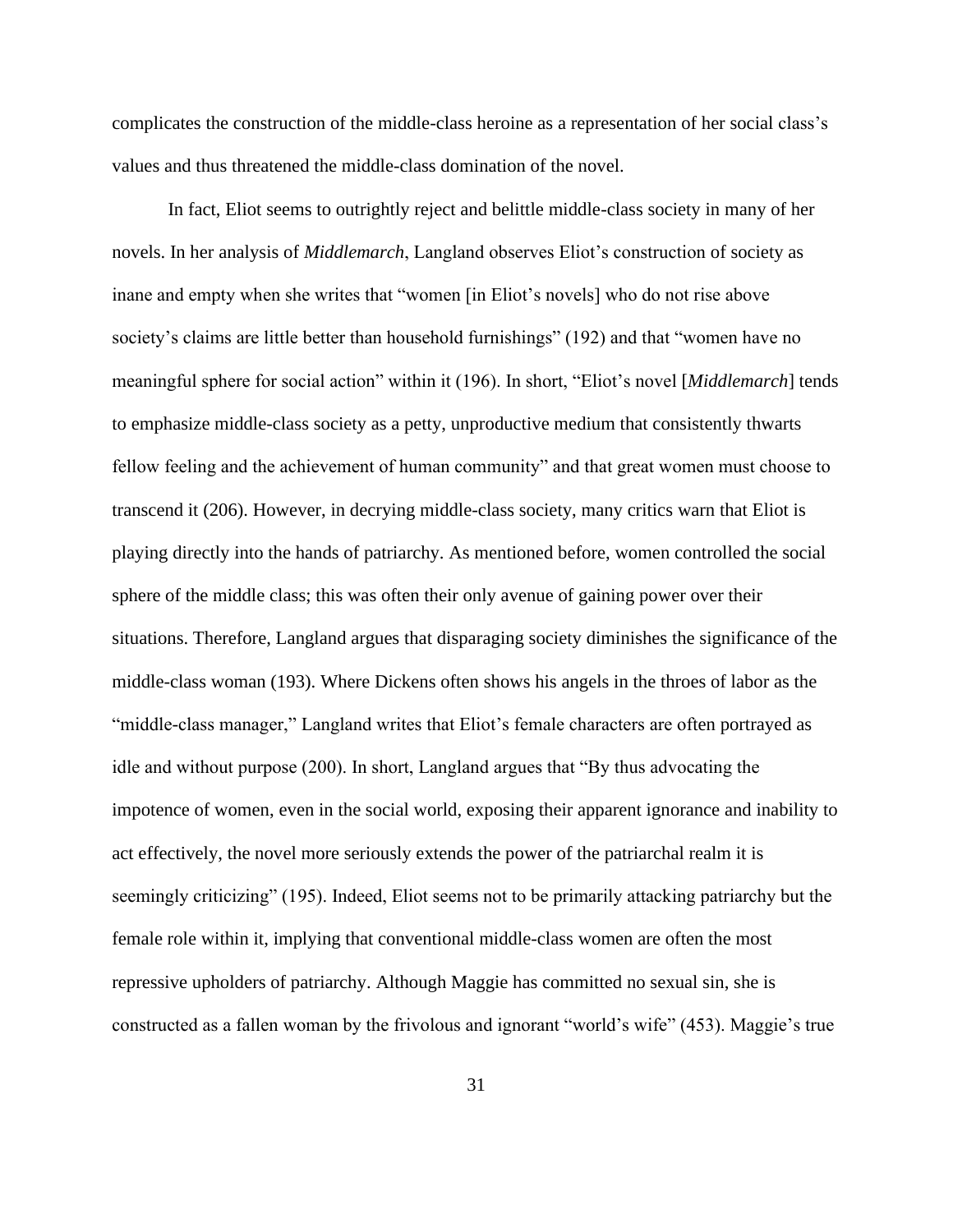fallenness lies not in the truth of her night with Stephen Guest but in a refusal to abide by strict conventions of appearances. Maggie falls when she refuses to marry Stephen Guest after their near elopement; she cannot bring herself to hurt Lucy by absconding with her fiancé and thus sacrifices herself, knowing she will be cast out of society. Eliot makes it abundantly clear in her analysis of the "world's wife" that the true sin in the eyes of society is coming back from the trip unmarried; if Maggie had simply betrayed her cousin and married Stephen, she would have been not only accepted back into but actually celebrated in society for gaining a rich and respectable husband (454). Therefore, Maggie's "fall" is actually a rise above the moral mediocrity and superficiality that surrounds her.

Indeed, escaping the limitations of society seems a very plausible way for Eliot to allow Maggie to realize her true spiritual potential. Auerbach writes that "a woman's fall is imagined as almost the only avenue through which she is allowed to grow" and such a statement seems fitting for Maggie (Auerbach 166). She cannot continue to live under the hold of polite middleclass society; everything about her character, even her large stature, suggest she has outgrown the world which she inhabits. Where Florence subverts the conventions of her society to gain power subtly, Maggie's impropriety and impulsivity construct her as an obvious "monster of ego" (185).

However, while Eliot seems upfront about her criticism of middle-class society, I do not believe her depiction of it is without hope for social change. Maggie's death is such a crushing blow not only due to her faultlessness but also because there does seem to be potential for her to renegotiate middle-class morality on her own terms and rejoin society without compromising her virtue. Despite Eliot's disparagement of the "world's wife," Maggie forges strong bonds with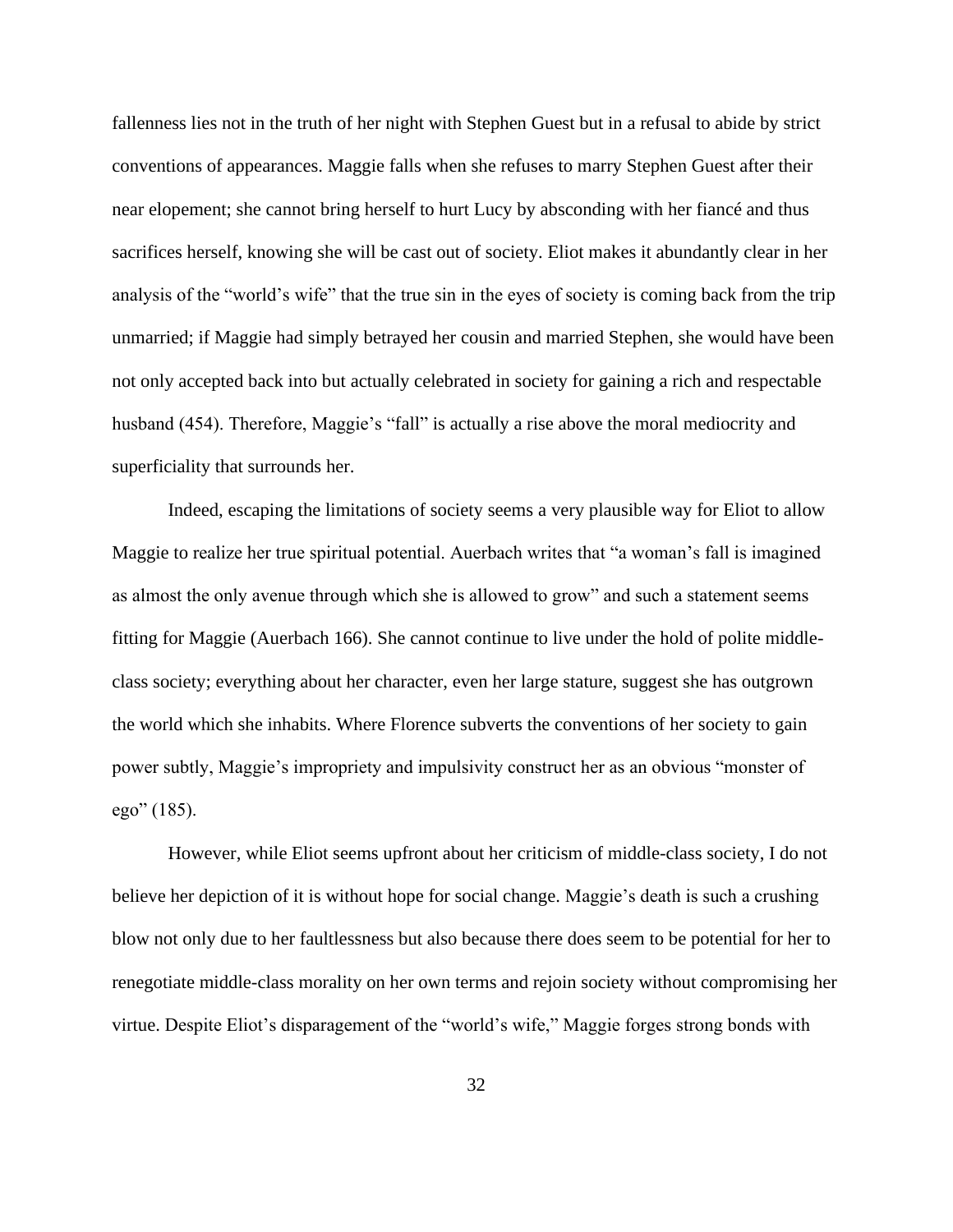various individuals in this patriarchal society—many of them female—who see her virtue and rush to her aid. Maggie has at her side her cousin Lucy with whom she has reconciled, a mother who pledges she will follow Maggie anywhere, Bob Jakin and his wife who take her into their home, and a potential marriage with Philip Wakem—her equal in intellect and feeling—on the horizon. Even her Aunt Glegg—a seeming embodiment of the "world's wife" early in the novel due to her critical demeanor and strict commitment to middle-class values of economy, prudence, and familial pride—boldly advocates for Maggie. Therefore, I would disagree with Langland that Eliot's female characters typically fit the mold of the idle housewife as the women who rally around Maggie actively resist their role as the "world's wife" and instead use their positions to protect one relegated to the status of a lower-class fallen woman. While middle-class female society can represent unwavering support of the patriarchy, it also clearly represents hope for societal change and empathetic relations among women.

Such hope is present even in the final events of the novel leading up to Maggie's shocking and heart-wrenching death. I believe that this ending is much more complicated than a spiritual transcendence over an unfeeling middle-class world on Maggie's part—the empty sentiment that she was perhaps "too good for this world." Yes, there is power in her salvific sacrifice, but we must view the final scene of the novel in the overall context of the ongoing power struggle between Maggie and Tom—a context that highlights both Maggie's demonic and angelic qualities. As Florence dominates Dombey and as Edith and Alice viciously hasten the demise of Carker, Maggie must cut Tom down to size as a representation of patriarchy by the end of her spiritual journey. As Maggie stands before Tom aboard the boat, having just rescued him from drowning in the attic of their childhood home, they share a silent moment of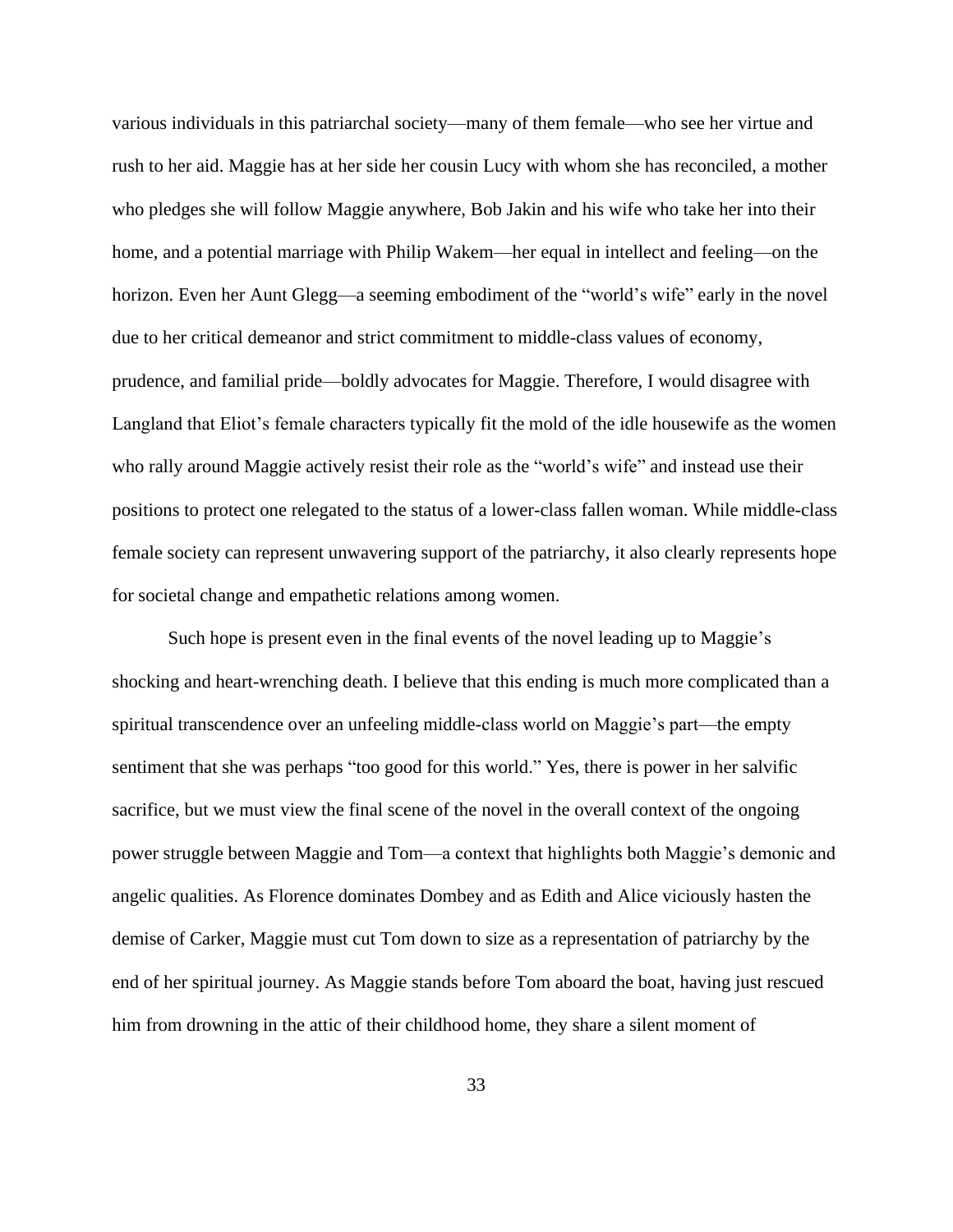understanding for one another. Maggie seems to win in the ongoing battle between them as Tom beholds her in astonishment and wonder: "Tom [was] pale with a certain awe and humiliation. Thought was busy though the lips were silent: and though he could ask no question, he guessed a story of almost miraculous divinely-protected effort" (482). And at first glance, Maggie does appear victorious over the patriarchal Tom. Maggie is poised as the semi-divine hero in Tom's eyes, having acted valiantly on the command of a higher power while Tom is reduced to silence and "humiliation" because of the awe her presence commands. When Maggie and Tom are struck down by the barge and die a watery death, there seems an equality at last between Maggie and Tom: "(…) brother and sister had gone down in an embrace never to be parted: living through again in one supreme moment the days when they had clasped their little hands in love, and roamed the daisied fields together" (483). On the surface, it seems Maggie has tamed and channeled her feminine vivacity into heroic sacrifice, allowing herself to become the agent of familial reconnection and cohesion—even if this reconnection comes at a heart-wrenching cost.

However, this scene, although a reunification of brother and sister, recalls earlier conflict between them, which undermines the harmonious, youthful "hands clasping in a field of daisies" imagery. We cannot forget the turbulent nature of Tom's and Maggie's childhood together calling to mind the demonic aspect of her nature—despite her Christ-like sacrifice. Indeed, the final scene of Maggie and Tom descending into the water recapitulates the scene at the pike pond mentioned before in which Maggie lashes out and pushes Lucy down into the pond. This "tragedy" of going down into the water repeats itself as Maggie finally gains recognition and respect from Tom and they are knocked down by the barge to a watery death. Yes, the loving and idyllic moments of their childhood, clasping hands and picking daisies in the field, are recalled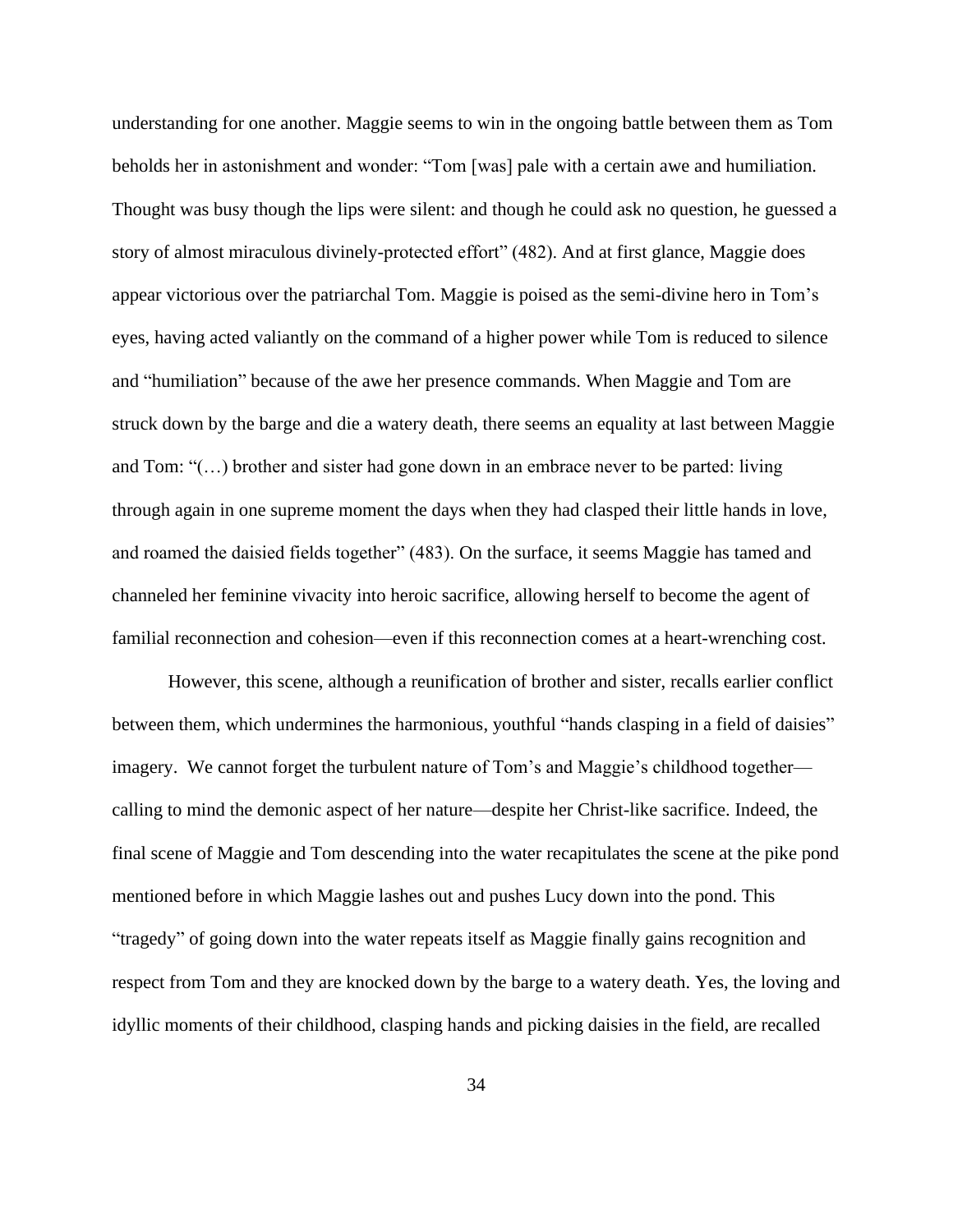but so are the turbulent power dynamics. Their death does not read so much as an equalizing force, but a full circle return to their original conflict in which Tom finally concedes to Maggie's superiority; in other words, the harmonious nature of their reunification depends on Tom's submission to her feminine power. Maggie now takes her final place as the "Medusa"-like sea monster from the pond scene. Auerbach writes that Maggie remains a "commanding source of metamorphic energy" and transforms herself into the "demonic, otherworldly mermaid," the quintessential icon of demonic Victorian womanhood (94). In other words, Maggie's death is by no means a redemption and punishment for her fallen ways or a glorification of female selflessness. Rather, it is a true tragedy and criticism of patriarchal power's demands on the vivacious strength of femininity. Maggie's memory haunts the reader and her threat to patriarchal norms does not disappear under the water with her. It is true that Maggie's and Tom's tombstone reads, "In death they were not divided," but such a cohesion seems to have point up the destruction and wasted potential of a determined and brilliant heroine and her brother who realized her excellence too late (484). Maggie's salvific power of love channeled into her efforts to save Tom (her oppressor) bridges the gap in understanding between the two of them, but it also results in their mutual destruction and therefore a loss of family cohesion for other characters.

Maggie's death ultimately highlights her two natures. Like Edith and Alice, she proves herself the image of the jilted lover—the haunting and demonic "mermaid" beneath the water whose wrongful death leaves behind the lingering threat of retaliation. And yet like Florence, Maggie proves a salvific angel who sacrifices herself for the patriarchal man she loves. Maggie's transformative power in death not only takes on a threatening nature but a salvific and angelic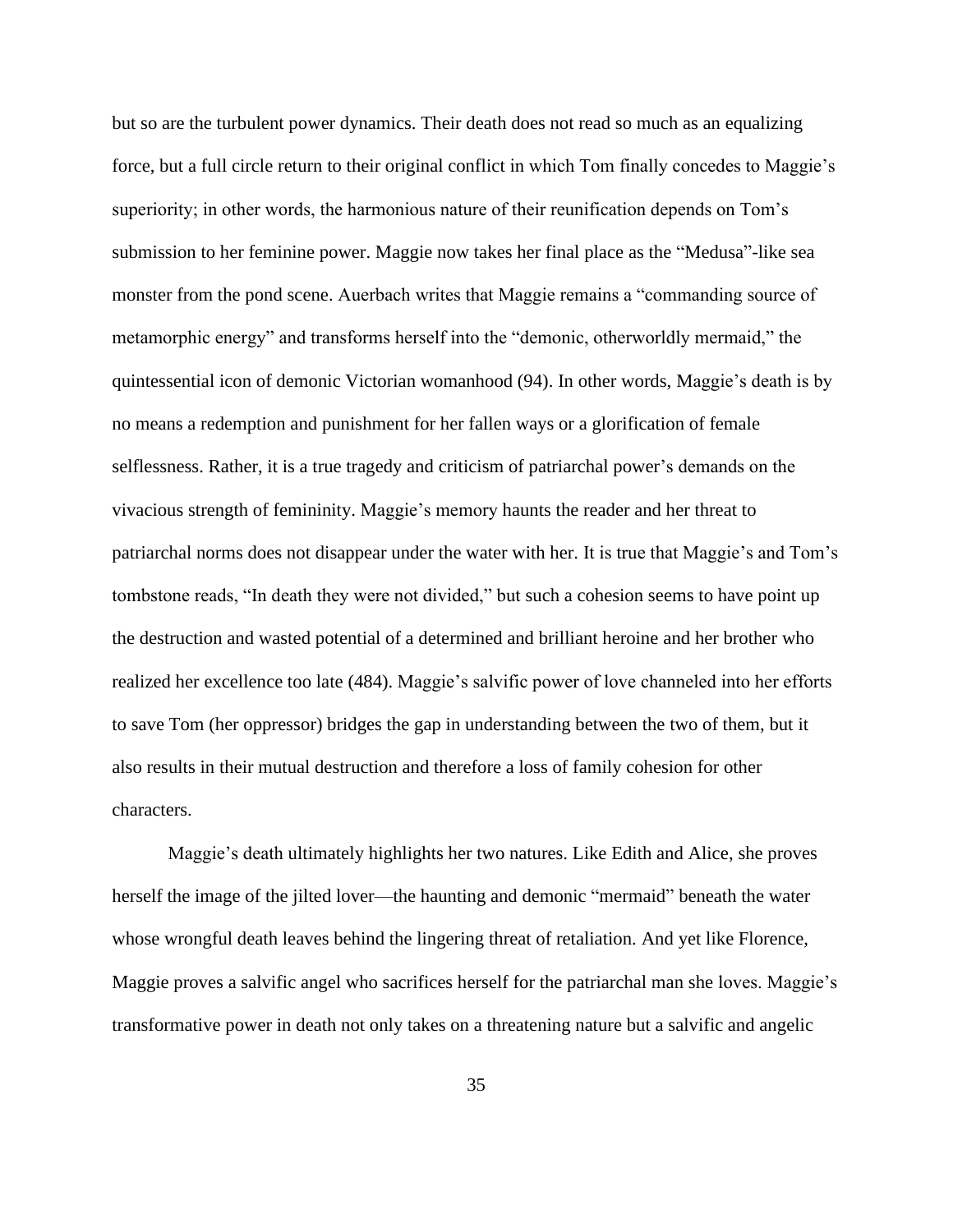one in that she now embodies the image of the Virgin Mary from the legend of St. Ogg earlier in the text. Like the Blessed Virgin in the guise of a beggar woman whom no one would help to cross the river, Maggie appears marginalized and reduced in dignity by the townspeople before her final conversion/death scene. However, once Ogg steps in to perform this selfless act of kindness, rowing the beggar woman across the river, she transforms magnificently into the Virgin: "And it came to pass, when she stepped ashore, that her rags were turned into robes of flowing white, and her face became bright with exceeding beauty, and there was glory around it, so that she shed a light on the water like the moon in its brightness" (110). Just as the Virgin reveals herself in all her splendor after being rowed across the river by Ogg, Maggie takes up the oar by herself after she falls to her knees in prayer and receives her spiritual mission from God to save Tom from the flood. Here, the revelation of Mary to Ogg is recapitulated in Tom's observance of Maggie's quasi-divinity as she reestablishes the Virgin's promise/prophecy of protection: "And from henceforth whoso steps into thy boat shall be in no peril from the storm; and whenever it puts forth to the rescue, it shall save the lives both of men and beasts" (110). Although both Tom and Maggie meet a tragic death, recapitulating Maggie's propensity for enacting a 'tragedy' through her passions at the pike pond, such tragic action takes on a salvific meaning in that Maggie seems to renew spiritual legendry as the embodiment of the Virgin Mary. At once, Maggie is both the image of dangerous siren or petrifying Medusa—lurking below the surface of the water as a temptress threatening to lure men to their deaths—and the most prominent icon of purity in the Blessed Virgin—promising angelic salvation through that same watery death. In this way, Maggie's simultaneous embodiments of angelic and demonic personas allow her to both transgress and conform to traditional expectations for the middle-class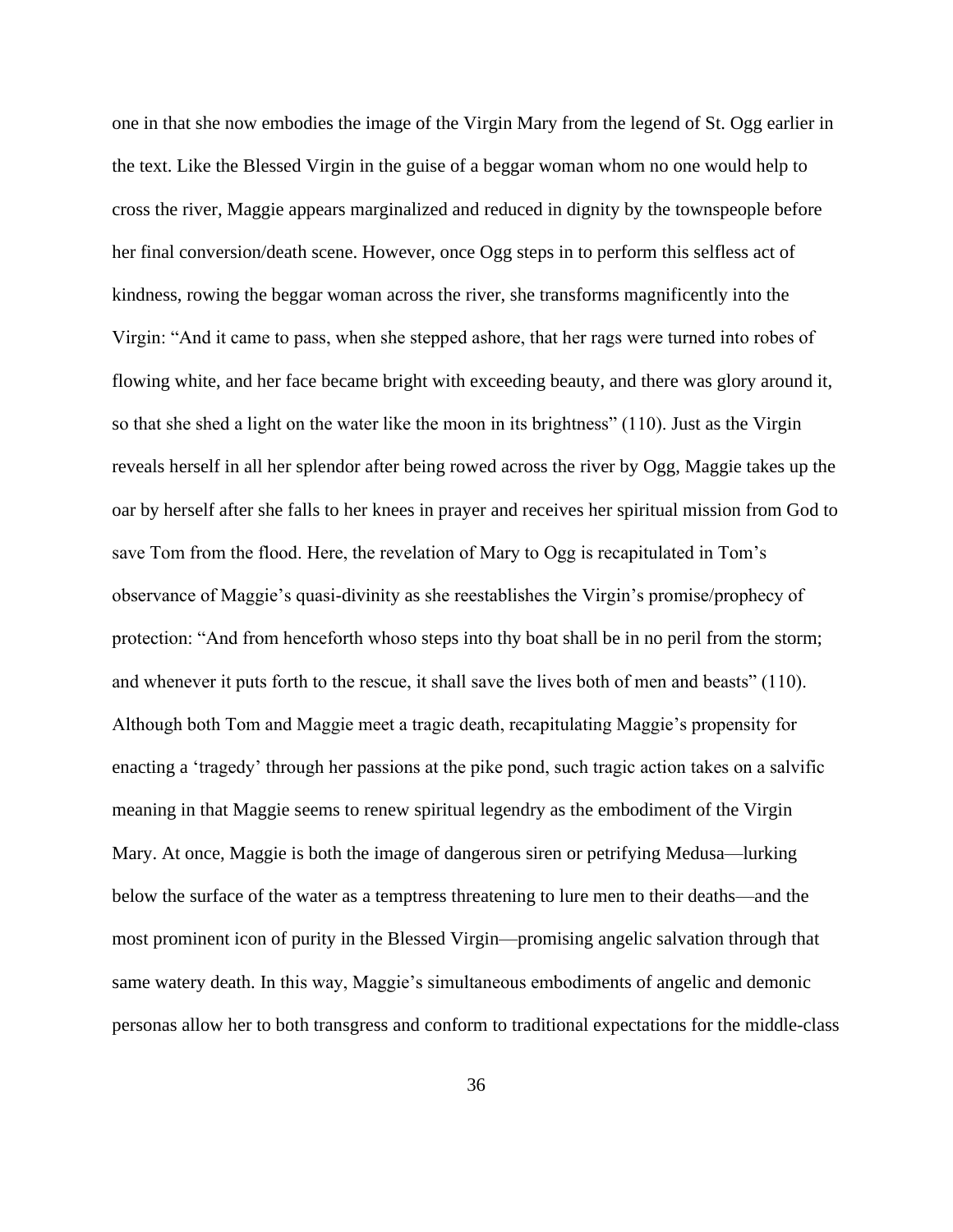Victorian woman, rejecting bourgeois patriarchal conceptions of womanhood and yet assuming the self-effacing role demanded of middle-class women in an attempt to redeem that same patriarchal system.

# **Conclusion**

One can see a clear convergence between angel/harlot representations in the works of Dickens and Eliot. These identities are not polar opposites, but rather two modes of womanhood finding their home in both the dutiful housewife and fallen woman. Dickens and Eliot, in particular, used aspects of the angelic and demonic in both their heroines and anti-heroines to address the gender and class threats inherent in transformative female power. Dickens both increases and yet limits the power of the middle-class through Florence's ability to diminish patriarchal power by working within the confines of a woman's role in her society, abiding by traditional qualities of gentleness, love, and domesticity. Eliot, on the other hand, critiques traditional femininity and patriarchal middle-class conventions through her rebellious Maggie, whose salvific death serves to highlight the lingering anxieties surrounding patriarchal power dynamics. The true similarity between the two modes of womanhood seems to be transformative spiritual power and the true difference the acceptance or rejection of middle-class values. Although all Victorian female characters possess aspects of both purity and fallenness, the construction of a character as either an angel in the house or a fallen woman seems drawn along lines of class conformity. Thus, convention dictates that the roles for the two archetypes are set: the angel in the house will fulfill her domestic duties, honor traditional womanly conventions, and be rewarded with financial security and love through marriage, while the fallen woman will begin a downward spiral ending in death. However, as I have demonstrated above, there is much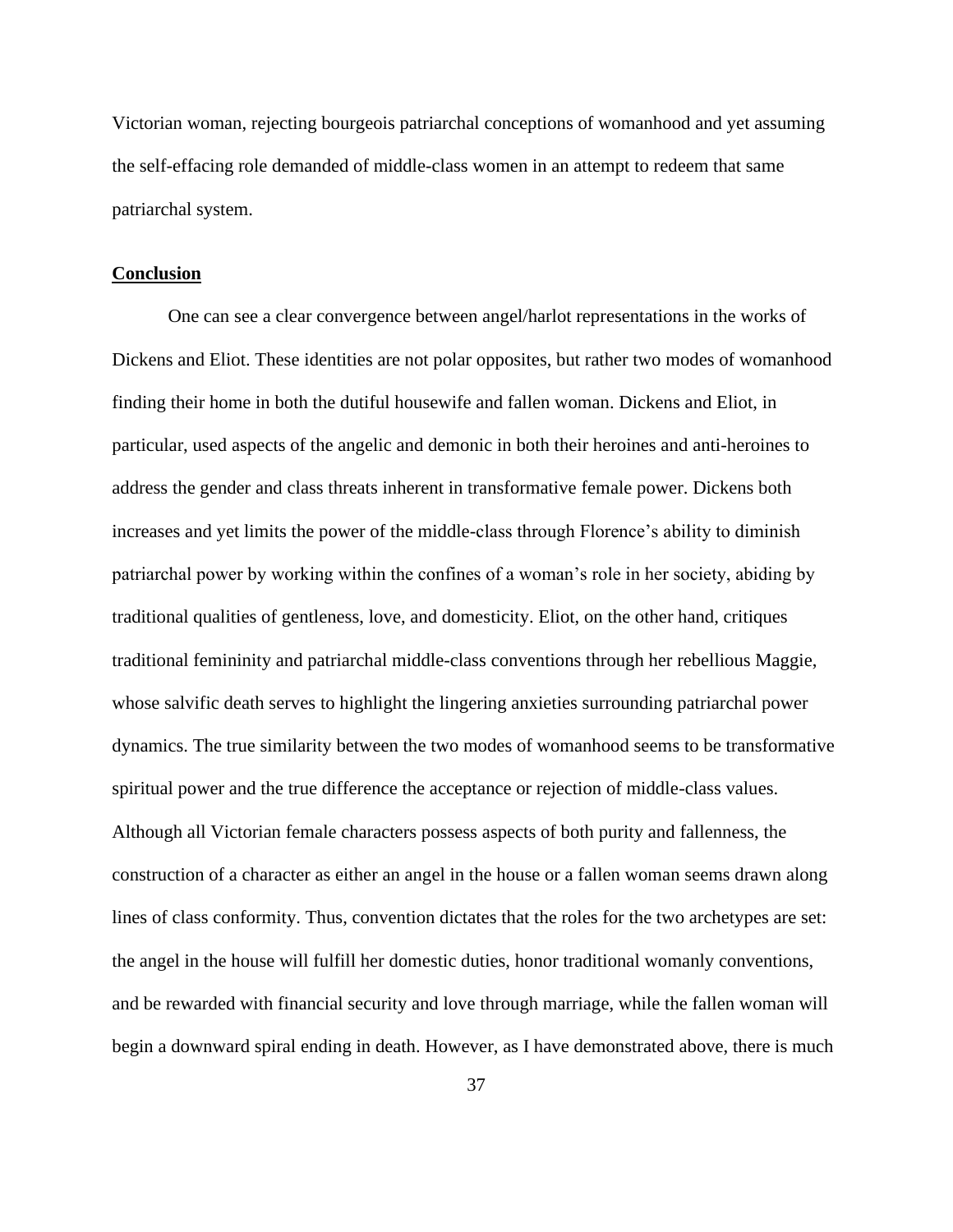more than meets the eye in these fates. Yes, Victorian female characters inhabited societies that oppressed them, but the much more interesting matter is the way in which they navigate their class and gender expectations to negotiate power within their respective roles. Although resigned to separate fates, both the angel in the house and the demonic woman use their spiritual abilities to challenge directly the patriarchal men that oppress them and provoke anxiety in the reader on the state of the middle class. The fates of these women do not serve as a means to tie up loose ends or assuage fears in the novel; the angel does not always submit to a man in marriage but instead works within a traditional role to gain power over her situation, and the fallen woman, while doomed to die, does not perish without first directly challenging her patriarchal oppressors. Florence, Edith, Alice, and Maggie all recapitulate earlier expressions of their fierce, markedly feminine agency in negotiating their traditional roles (in the case of Florence) or meeting their fates (death for Alice and Maggie and isolation for Edith). These recapitulations provoke anxieties in the middle-class reader on female rebellion in a patriarchal society—allotting the female characters their portion of agency. In this way, I have shown that literary heroines and monstresses cannot be so easily separated from one another in representation, like Auerbach's "monster of ego." Within the novel, the boundaries between the angel in the house and the fallen woman seem permeable, calling for a holistic analysis of Victorian womanhood rather than the drawing of divisional lines.